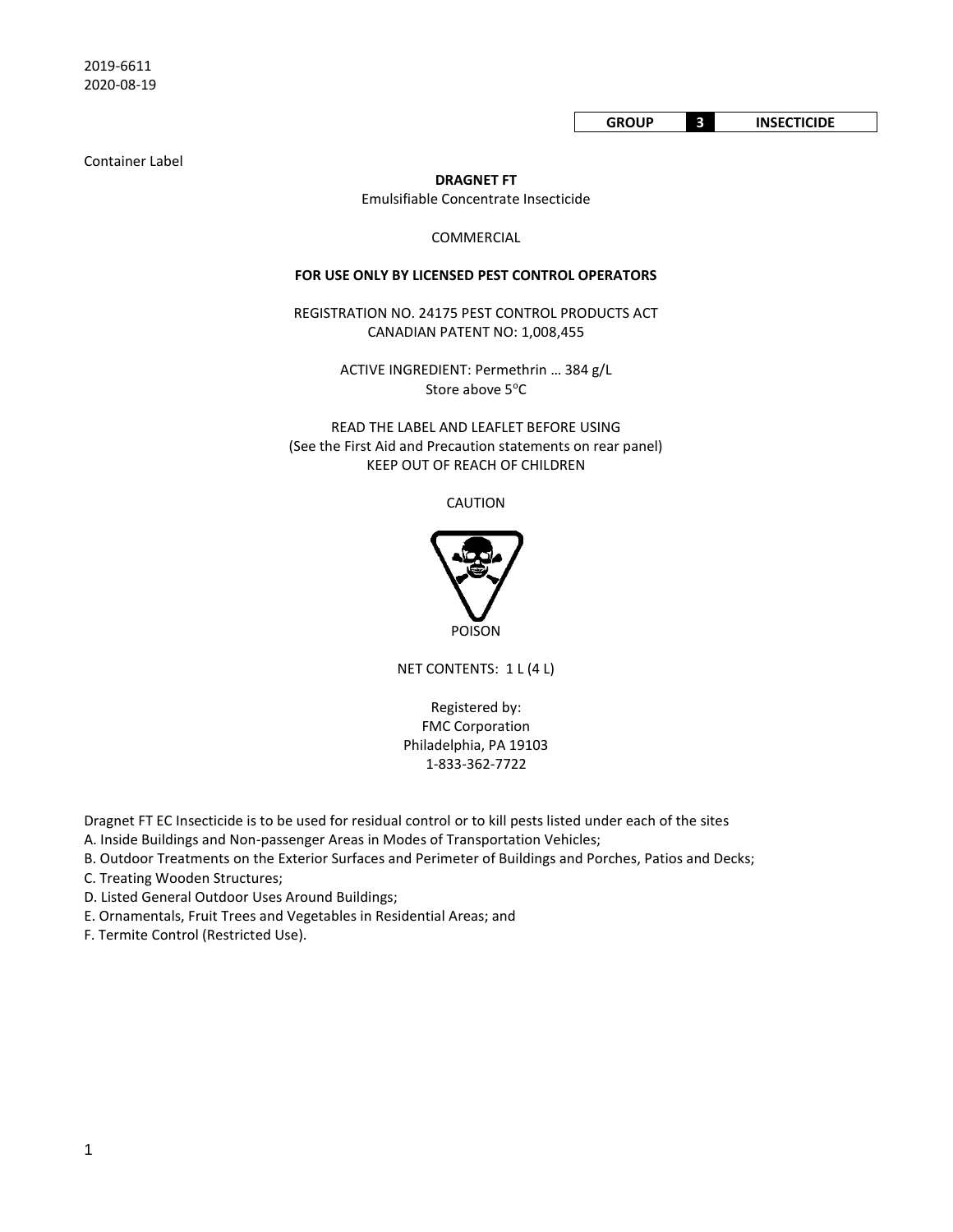# **PRECAUTIONS**

- KEEP OUT OF REACH OF CHILDREN. Do not leave mixing tank or hoses containing Dragnet FT EC Insecticide unattended during mixing or treatment.
- Harmful if swallowed, inhaled or absorbed through skin. Causes skin irritation. Avoid skin contact. Avoid breathing vapours or spray mist.
- Applicators using handheld mistblowers (i.e. equipment which delivers a spray with a volume median diameter (VMD) of 50-100 µm) must wear chemical-resistant coveralls with a chemical-resistant hood over long pants, and long-sleeved shirt, chemical-resistant gloves, socks, chemical-resistant footwear, and a respirator with a NIOSH-approved organicvapour-removing cartridge with a prefilter approved for pesticides OR a NIOSH-approved canister approved for pesticides during mixing, loading, application, clean-up and repair.
- Applicators using mechanically pressurized handgun application equipment, must wear a respirator with a NIOSHapproved organic-vapour-removing cartridge with a prefilter approved for pesticides OR a NIOSH-approved canister approved for pesticides, cotton coveralls over long-sleeved shirt, long pants, chemical-resistant gloves, socks, and shoes during mixing, loading, application, clean-up and repair.
- Applicators using other application equipment, including manual pump spray devices, must wear a respirator with a NIOSH-approved organic-vapour-removing cartridge with a prefilter approved for pesticides OR a NIOSH-approved canister approved for pesticides, long pants, long-sleeved shirt, chemical-resistant gloves, shoes, and socks during mixing, loading, application, clean-up and repair, unless otherwise specified
- When applied outdoors, apply only when the potential for drift to non-target areas of human habitation and human activity is minimal. Take into consideration wind speed, wind direction, temperature inversions, application equipment, and sprayer settings.
- Ventilate treated areas after application either by opening windows and doors or using fans, where required, to aid in the circulation of air. Air exchange/ventilation systems confirmed to be operational may also be used.
- Do not plant food crops in soil adjacent to building where there has been a Dragnet FT application.
- Do not use, pour, spill, or store near heat or open flame.

#### **ENVIRONMENTAL PRECAUTIONS**

Toxic to aquatic organisms. Keep out of lakes, streams and ponds. Do not apply within 15 metres of any body of water. Do not apply when weather conditions favour drift from target area. Toxic to birds.

Toxic to bees. Bees may be exposed through direct spray, spray drift, and residues on leaves, pollen and nectar in flowering crops and weeds. Minimize spray drift to reduce harmful effects on bees in habitats close to the application site. Avoid applications when bees are foraging in the treatment area in ground cover containing blooming weeds. To further minimize exposure to pollinators, refer to the complete guidance "Protecting Pollinators during Pesticide Spraying – Best Management Practices" on the Health Canada website (www.healthcanada.gc.ca/pollinators). Follow crop specific directions for application timing.

For apples, peaches, nectarines, plums and pears, do not apply during the crop blooming period. For applications on all other crops, avoid application during the crop blooming period. If applications must be made during the crop blooming period, restrict applications to evening when most bees are not foraging.

Toxic to certain beneficial insects. Minimize spray drift to reduce harmful effects on beneficial insects in habitats next to the application site such as hedgerows and woodland. Permethrin may impact predatory and parasitic arthropod species used in IPM programs within the treatment area. Unsprayed refugia for beneficial species of at least 1 metre from treatment area will help maintain beneficial arthropod populations.

To reduce runoff from treated areas into aquatic habitats, avoid application to areas with a moderate to steep slope, compacted soil, or clay. Avoid application when heavy rain is forecast.

#### **FIRST AID**

Take container, label or product name and Pest Control Product Registration Number with you when seeking medical attention.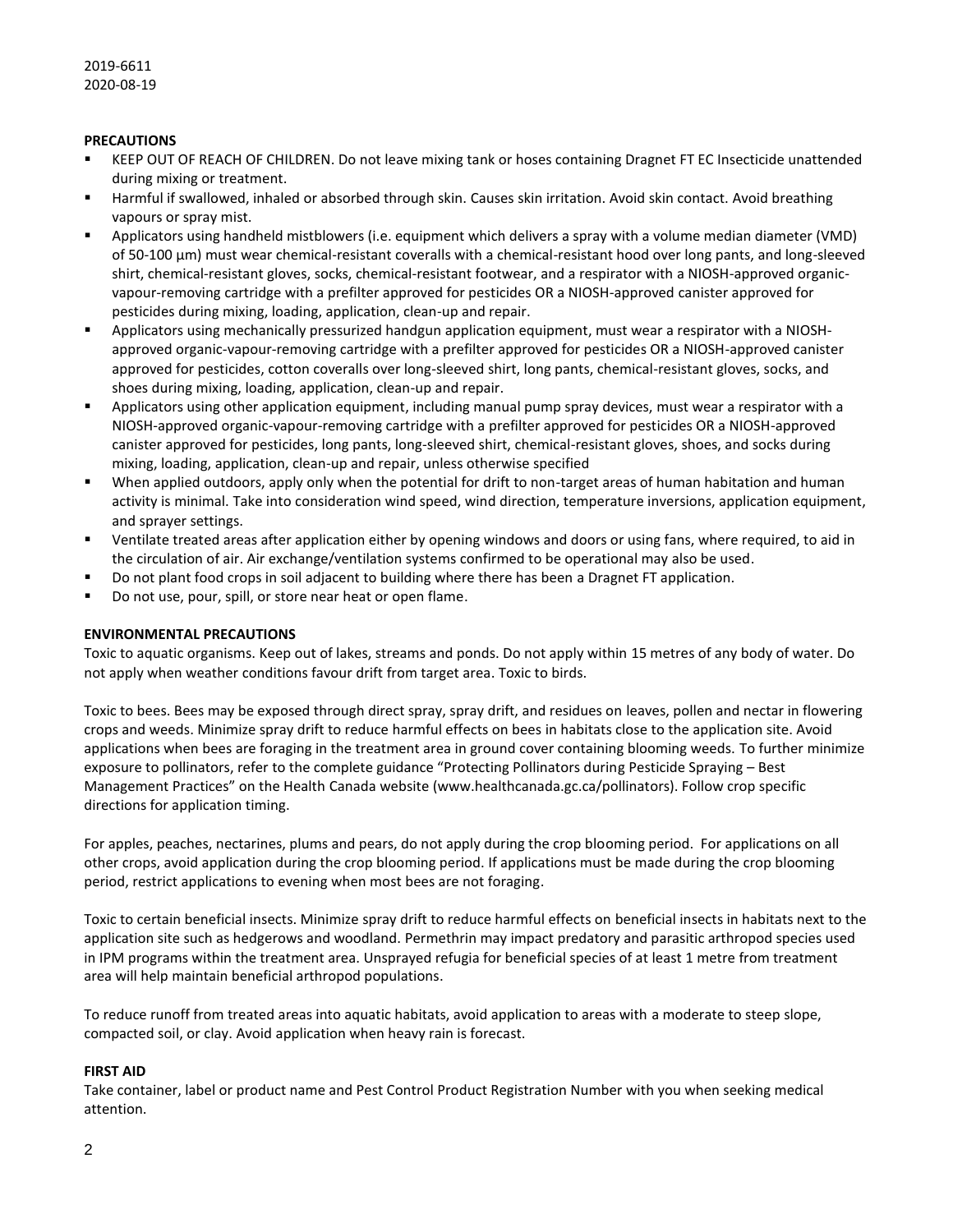**If swallowed:** Call a poison control centre or doctor immediately for treatment advice. Do not induce vomiting unless told to do so by a poison control centre or doctor. Do not give any liquid to the person. Do not give anything by mouth to an unconscious person. Call a physician or poison control centre immediately.

**If on skin or clothing:** Take off contaminated clothing. Rinse skin immediately with plenty of water for 15-20 minutes. Call a poison control centre or doctor for treatment advice.

**If inhaled:** Move person to fresh air. If person is not breathing, call 911 or an ambulance, then give artificial respiration, preferably by mouth-to-mouth, if possible. Call a poison control centre or doctor for further treatment advice. **If in eyes:** Hold eye open and rinse slowly and gently with water for 15-20 minutes. Remove contact lenses, if present, after the first 5 minutes, then continue rinsing eye. Call a poison control centre or doctor for treatment advice. FOR MEDICAL EMERGENCY ASSISTANCE CALL: 1-800-331-3148.

#### **TOXICOLOGICAL INFORMATION**

This product contains petroleum distillate. Treat symptomatically for ingestion, skin and eye contact. DO NOT induce vomiting. Skin exposure may cause transient sensations (tingling, burning, itching, numbness). Treat symptomatically.

#### **PESTICIDE STORAGE**

Store at temperatures above 5°C (40°F). If separation occurs, and less than entire contents of container are to be used, allow to warm to 13°C (55°F) by room heating only and shake well to make uniform. If crystals form, warm to room temperature [21°C (70°F)] by room heating only for 24-48 hours and shake occasionally until crystals dissolve and product appears uniform. Do not use external source of heat for warming container. Do not use or store near heat, open flame or hot surfaces. Keep out of reach of children and animals. Store in original containers only. Store in a cool, dry place and avoid excess heat. Carefully open containers. After partial use, replace lids and close tightly. Do not put concentrate or dilute material into food or drink containers. Do not contaminate other pesticides, fertilizers, water, food or feed by storage or disposal. In case of spill, avoid contact, isolate area and keep out animals and unprotected persons. Confine spills. Call FMC 1-800-331-3148 and the Provincial Regulatory Agency.

To confine spill: If liquid, dike surrounding area and absorb with sand, cat litter or commercial clay. If dry material, cover to prevent dispersal. Place damaged package in a holding container. Identify contents.

#### **DISPOSAL**

Triple or pressure rinse empty container. Add the rinsings to the spray mixture in the tank. Follow Provincial instructions for any required additional cleaning of the container prior to its disposal. Make the empty container unsuitable for further use. Dispose of the container in accordance with Provincial requirements. For information on disposal of unused, unwanted product, contact the manufacturer or the provincial regulatory agency. Contact the manufacturer and the provincial regulatory agency in case of a spill, and for clean-up of spills.

#### **NOTICE TO USER**

This pest control product is to be used only in accordance with the directions on the label. It is an offence under the Pest Control Products Act to use this product in a way that is inconsistent with the directions on the label.

Dragnet® is a registered trademark of FMC Corporation.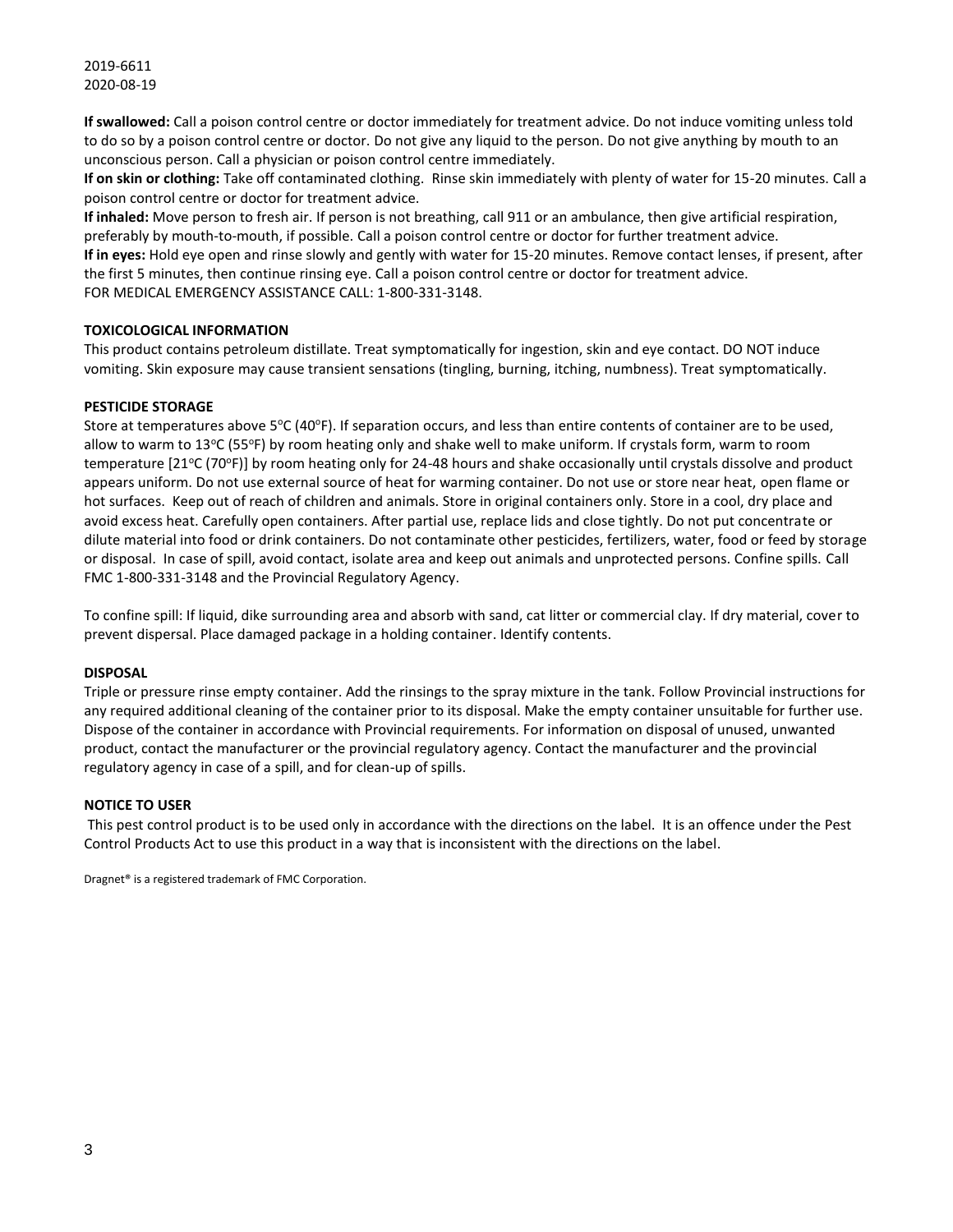**GROUP 3 INSECTICIDE**

Booklet

**DRAGNET FT** Emulsifiable Concentrate Insecticide

#### COMMERCIAL

#### **For Use Only By Licensed Pest Control Operators**

REGISTRATION NO. 24175 PEST CONTROL PRODUCTS ACT CANADIAN PATENT NO: 1,008,455

> ACTIVE INGREDIENT: Permethrin … 384 g/L Store above 5°C

READ THE LABEL AND LEAFLET BEFORE USING (See the First Aid and Precaution statements on rear panel) KEEP OUT OF REACH OF CHILDREN



Registered by: FMC Corporation Philadelphia, PA 19103 1-833-362-7722

Dragnet FT EC Insecticide is to be used for residual control or to kill pests listed under each of the sites

A. Inside Buildings and Non-passenger Areas in Modes of Transportation Vehicles;

- B. Outdoor Treatments on the Exterior Surfaces and Perimeter of Buildings and Porches, Patios and Decks;
- C. Treating Wooden Structures;

D. Listed General Outdoor Uses Around Buildings;

- E. Ornamentals, Fruit Trees and Vegetables in Residential Areas; and
- F. Termite Control (Restricted Use).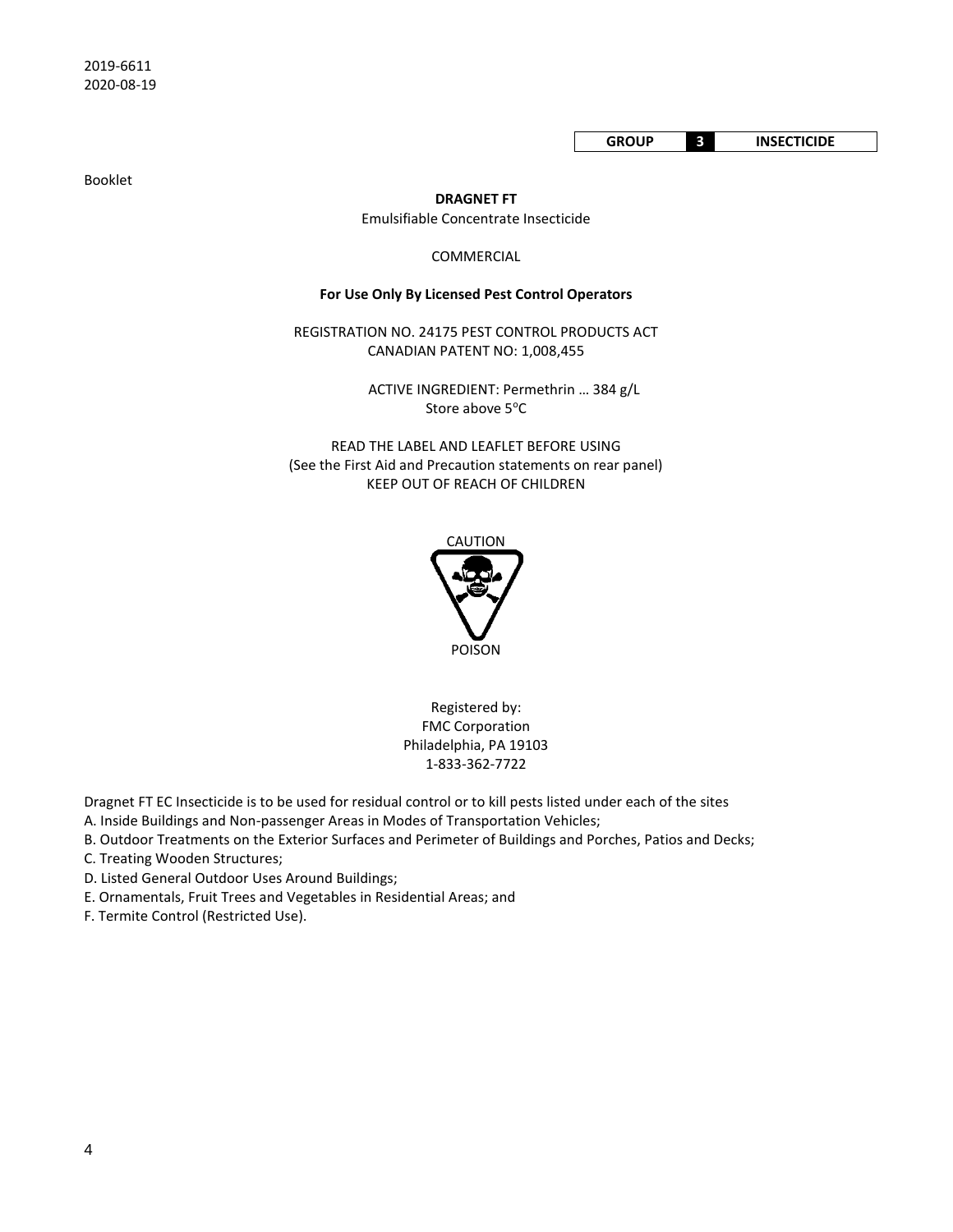# **PRECAUTIONS**

- KEEP OUT OF REACH OF CHILDREN. Do not leave mixing tank or hoses containing unattended during mixing or treatment.
- Harmful if swallowed, inhaled or absorbed through skin. Causes skin irritation. Avoid skin contact. Avoid breathing vapours or spray mist.
- Applicators using handheld mistblowers (i.e. equipment which delivers a spray with a volume median diameter (VMD) of 50-100 µm) must wear chemical-resistant coveralls with a chemical-resistant hood over long pants, and long-sleeved shirt, chemical-resistant gloves, socks, chemical-resistant footwear, and a respirator with a NIOSH-approved organicvapour-removing cartridge with a prefilter approved for pesticides OR a NIOSH-approved canister approved for pesticides during mixing, loading, application, clean-up and repair.
- Applicators using mechanically pressurized handgun application equipment (back pack sprayers), must wear a respirator with a NIOSH-approved organic-vapour-removing cartridge with a prefilter approved for pesticides OR a NIOSH-approved canister approved for pesticides, cotton coveralls over long-sleeved shirt, long pants, chemicalresistant gloves, socks, and shoes during mixing, loading, application, clean-up and repair."
- Applicators using other application equipment, including manual pump spray devices, must wear a respirator with a NIOSH-approved organic-vapour-removing cartridge with a prefilter approved for pesticides OR a NIOSH-approved canister approved for pesticides, long pants, long-sleeved shirt, chemical-resistant gloves, shoes, and socks during mixing, loading, application, clean-up and repair, unless otherwise specified
- When applied outdoors, apply only when the potential for drift to non-target areas of human habitation and human activity is minimal. Take into consideration wind speed, wind direction, temperature inversions, application equipment, and sprayer settings.
- Ventilate treated areas after application either by opening windows and doors or using fans, where required, to aid in the circulation of air. Air exchange/ventilation systems confirmed to be operational may also be used.

# **MIXING INSTRUCTIONS**

NOTE: "Tip and Pour" bottle measurement accuracy must be validated with a graduated cylinder on first use.

- 1. To prepare the emulsion, dilute Dragnet FT EC Insecticide with water only.
- 2. To make small volumes of a 0.5% emulsion, mix 50 mL of Dragnet FT EC Insecticide in 4 litres of water or 100 mL to achieve a 1.0% concentration.
- 3. To make larger volumes of a 0.5% emulsion, mix 12.5 litres of Dragnet FT EC Insecticide with 1000 litres of water or 25 litres to achieve a 1.0% concentration.

DO NOT TANK MIX THIS PRODUCT WITH ANY OTHER PRODUCT.

# **DIRECTIONS FOR USE**

# **General Information:**

Dragnet FT EC Insecticide contains permethrin, which is a synthetic pyrethroid. It controls a broad spectrum of pests that are listed in the accompanying sections of this label. Permethrin provides rapid knockdown of listed insect pests. Although the synthetic process has increased the stability of permethrin giving it residual properties, it is still degraded by the ultraviolet rays of the sun. This results in a relatively short residual life in the presence of sunlight; however, when protected from the sun, permethrin (Dragnet FT EC Insecticide) will provide residual activity against listed insects. Within the specified use location, to enhance effectiveness of this product, apply this product directly to the listed pest where possible.

Dragnet FT EC Insecticide is to be used for residual control of listed insect pests for:

- A. Inside Buildings and Modes of Transport;
- B. Outdoor Treatments on the Exterior Surfaces and Perimeter of Buildings and Porches, Patios and Decks;
- C. Treating Wooden Structures Indoors or Outdoors;
- D. Listed General Outdoor Uses Around Buildings;
- E. Ornamentals, Fruit Trees and Vegetables in Residential Areas; and
- F. Termite Control (Restricted Use).

# SHAKE WELL BEFORE USING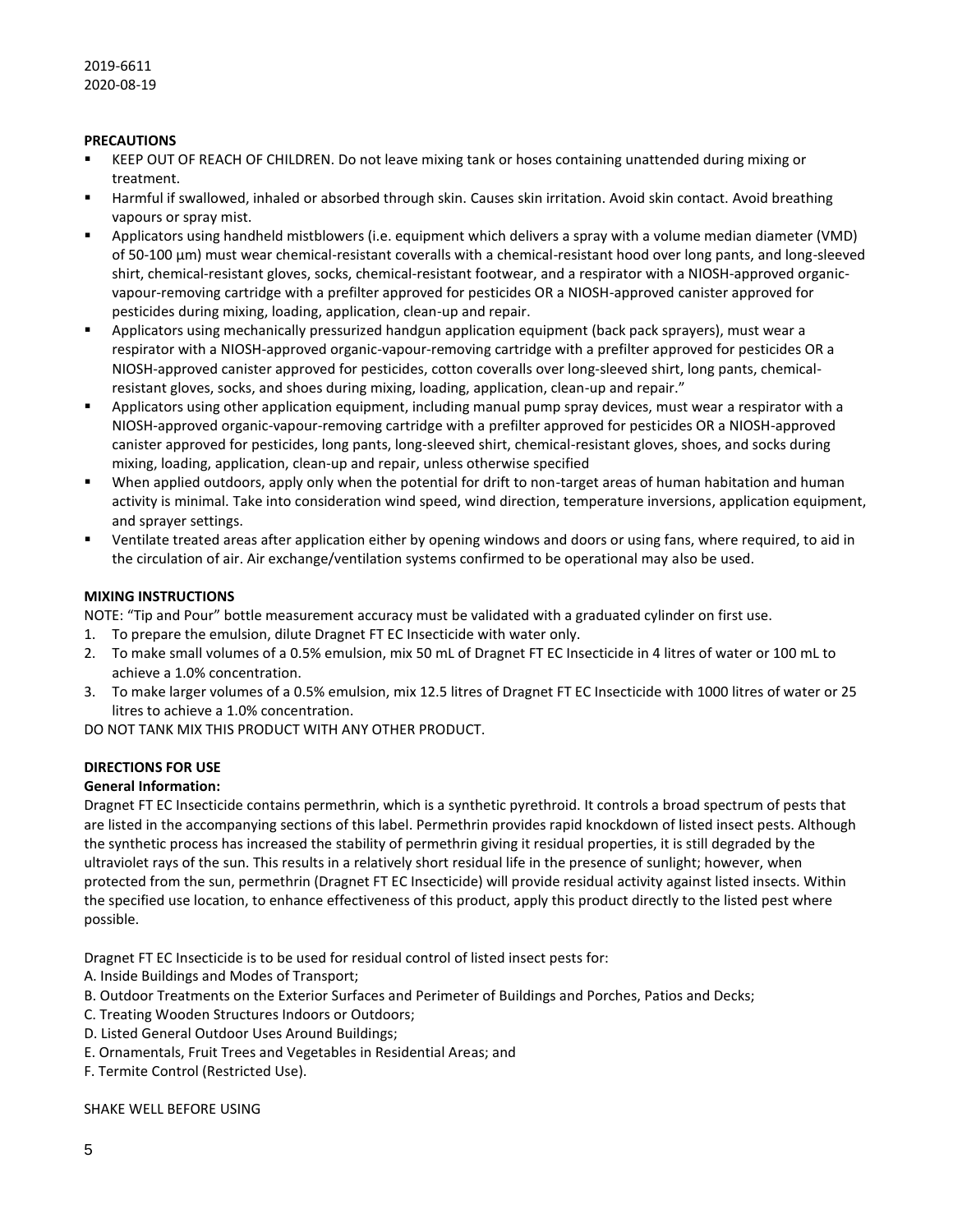# **Restrictions:**

- As this product is not registered for the control of pests in aquatic systems, DO NOT use to control aquatic pests.
- DO NOT contaminate irrigation or drinking water supplies or aquatic habitats by cleaning of equipment or disposal of wastes.
- DO NOT tank mix this product with any other product.
- DO NOT apply undiluted.
- Dilute Dragnet FT EC Insecticide with clean water only.
- DO NOT apply to people, pets, livestock or sources of electricity.
- DO NOT apply when people, pets, or livestock are present.
- Unless otherwise stated on this label, DO NOT allow people, pets or livestock to enter treated areas until the sprays have dried.
- DO NOT allow spray to drip or allow drift onto non-target surfaces.
- DO NOT use, pour, spill, or store near heat or open flame.
- Unless otherwise stated on this label, DO NOT apply to furniture, mattresses, linens, toys or clothing.
- In indoor areas, DO NOT apply to overhead areas or in confined spaces without appropriate respiratory and eye protection.
- In indoor areas, ventilate treated areas after application either by opening windows and doors or using fans, where required, to aid in the circulation of air. Air exchange/ventilation systems confirmed to be operational may also be used
- DO NOT apply DRAGNET FT EC Insecticide using any type of fogging or aerosol equipment (i.e. equipment which delivers a spray with a volume median diameter (VMD) of 50 µm or less).
- DO NOT apply by airblast or field sprayers.
- Apply by hand-held equipment only.
- For structural applications, use a coarse droplet size and low pressure spray not exceeding 345 kPa (50 psi) to avoid splashing onto non-target surfaces unless otherwise stated on this label.
- DO NOT apply using aerial application equipment
- DO NOT apply as a space spray.
- DO NOT store near feed or foodstuffs.
- Do not plant food crops in soil adjacent to building where there has been a Dragnet FT application.
- DO NOT contaminate food/feed. DO NOT spray food/feed or food/feed packages. DO NOT apply when a food/feed processing facility is in operation. Remove or cover all food/feed. Remove or cover all food/feed processing surfaces, equipment and utensils or thoroughly wash them following treatment. Any food/feed accidentally contaminated with spray solution must be discarded.
- Where multiple applications are allowed, treatment must only be repeated if pest problem persists or reoccurs. DO NOT exceed the application rate and number applications per year for each use. Follow the re-application interval for each use

# **A. INSTRUCTIONS FOR USE INSIDE BUILDINGS AND NON-PASSENGER AREAS IN MODES OF TRANSPORTION VEHICLES (E.G., AIRCRAFTS, SHIPS, TRAINS AND TRUCKS)**

**Use Locations:** Inside buildings including food/feed handling establishments\* and non-passenger areas in modes of transportation (e.g., Aircrafts, Ships, Trains and Trucks).

\*Food/Feed Handling Establishments: Places other than private residences in which food/feed is held, processed, prepared or served. Non-Food/Feed Areas of food/feed handling establishments includes garbage rooms, lavatories, floor drains to sewers, entries and vestibules, offices, locker rooms, machine rooms, boiler rooms, garages, mop closets, and storage for canned, bottled or package products. Food/Feed Areas of food/feed handling establishments include: areas of receiving; serving; storing of dry, cold, frozen or raw foods/feed; packaging such as canning, bottling, wrapping and boxing; preparing such as cleaning, slicing, cooking and grinding; storing edible waste and enclosed processing systems such as mills, dairies, edible oils and syrups.

**How to Apply Inside Buildings and Non-passenger Areas in Modes of Transportation Vehicles (e.g., Aircrafts, Ships, Trains and Trucks):** DO NOT APPLY AS A SPACE SPRAY. APPLY AS AN INDOOR PERIMETER, SPOT, CRACK AND CREVICE OR VOID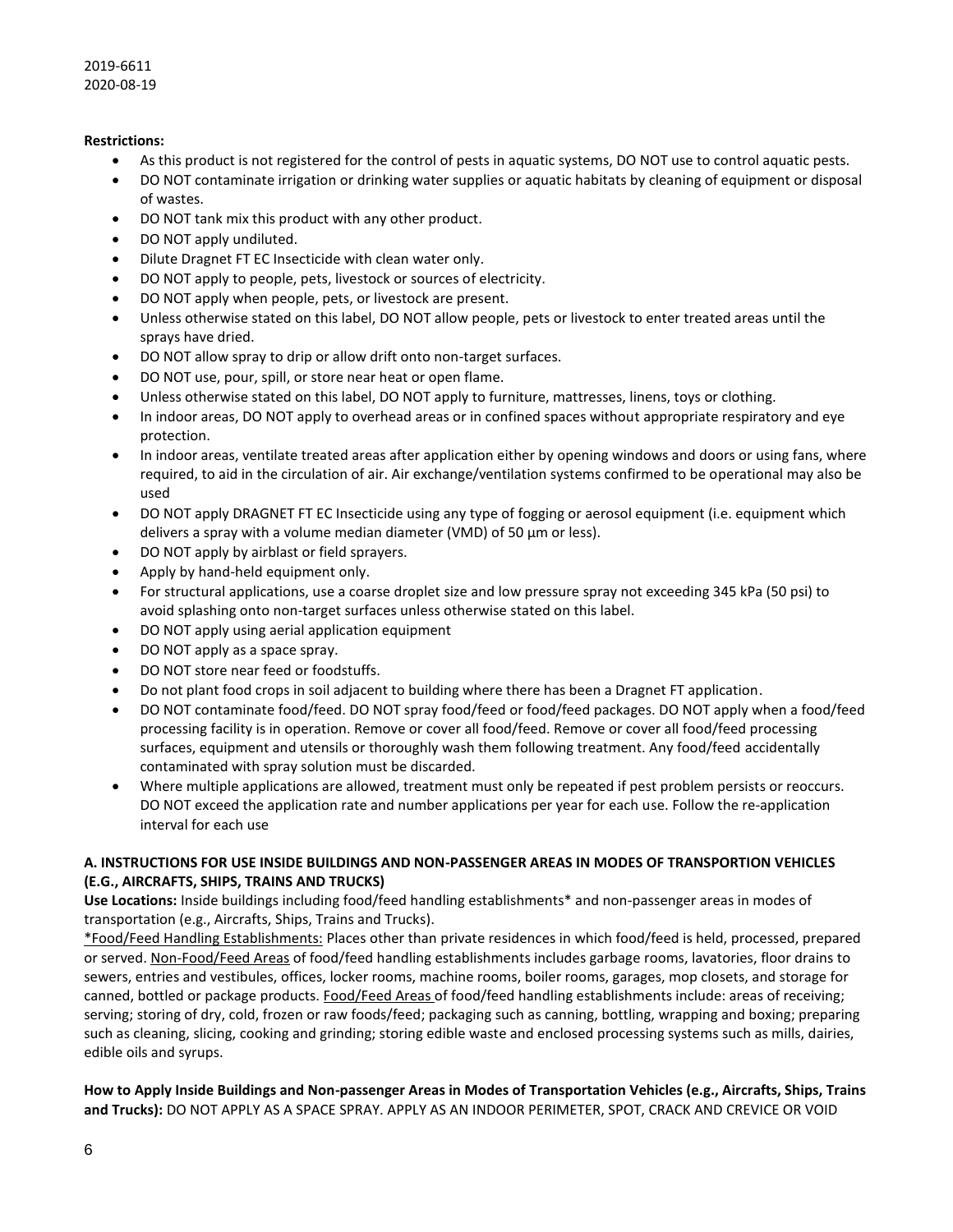TREATMENT. INDOOR BROADCAST TREATMENTS ARE PERMITTED IN NON-FOOD/NON-FEED HANDLING ESTABLISHMENTS\* AND NON-RESIDENTIAL\*\* BUILDINGS ONLY. These methods can be used on indoor building surfaces or non-passenger modes of transport surfaces, including baseboards; dark corners of rooms and closets; walls and floors behind and beneath appliances (e.g., stoves, refrigerators) and cabinets and around sinks, garbage cans, plumbing and other utility installations (excluding electricity) and where these pests may enter such as along door and window sills. Within the specified use location, to enhance effectiveness of this product, apply this product directly to the listed pest where possible.

Indoor Perimeter: Indoor perimeter application is less than 0.3 m wide along the edges of a room to baseboards, wall-floor and ceiling-wall joints, and around doorways or windows.

Spot Treatment: Spot application is localized to a surface area not more than 0.2 m<sup>2</sup>. Spots are not to be adjoining. The combined area of spots is not to exceed 10% of the total surface area of a room.

Crack and Crevice: Crack and crevice is an application directly into narrow openings on the surface of the structure. It does not include the treatment of exposed surfaces. Narrow openings typically occur at expansion joints, utility entry points (excluding sources of electricity or heat) and along baseboards and mouldings. Sprayer nozzles capable of delivering a pin stream should be used in points between different elements of construction and between equipment and floors.

Void: Void application applies to inaccessible, enclosed empty spaces of a structure or equipment legs. For example, hollow walls and suspended ceilings. Care should be taken to avoid the pesticide exiting the void. Any residue deposits on nontarget surfaces must be removed by the applicator. Sprayer nozzles capable of delivering a pin stream should be used for openings leading to hollow spaces in walls and hollow spaces in equipment legs.

Indoor Broadcast (Permitted only in non-food/non-feed handling establishments\* and non-residential\*\* structures): DO NOT apply indoors in food/feed handling establishments\* and in residential areas\*\* as a broadcast application. Indoor broadcast application in non-food/non-feed handling establishments\* and in non-residential\*\* buildings is to broad expanses of indoor structural surfaces, such as walls, floors, ceilings and indoor foundation walls/crawlspaces.

\*\*Residential areas are defined as any use site where the general public, including children, could be exposed during or after application. For structural uses, in residential sites, this includes homes, schools, restaurants, public buildings, modes of transport in areas where passengers are present, or any other areas where the general public including children may potentially be exposed.

Wood Injection (Carpenter ants only): Ant infested wood may be drilled and injected with 0.5% (25 mL product/2 L of water) solution a Dragnet FT EC Insecticide sufficient to fill cavity.

# **Additional Restrictions Relevant To Use Inside Buildings and Non-passenger Areas in Modes of Transportation Vehicles (e.g., Aircrafts, Ships, Trains and Trucks):**

- DO NOT apply this product in nurseries, patient rooms or rooms for the infirm.
- In livestock facilities: DO NOT reapply this product for at least 14 days. Treatment must only be repeated after 14 days if pest problem persists or reoccurs. Livestock returned to treated areas cannot be slaughtered for a minimum of 7 days after the treatment was applied to the livestock facility. DO NOT exceed 12 applications per year

# **Additional Instructions For Pests Controlled Inside Buildings and Non-passenger Areas in Modes of Transportation Vehicles (e.g., Aircrafts, Ships, Trains and Trucks):**

| Pest | <b>Location of Use</b> | <b>Application Method</b>   | Concentration    | <b>Maximum Rate</b>    | <b>Minimum</b> | Notes for specific pests:   |
|------|------------------------|-----------------------------|------------------|------------------------|----------------|-----------------------------|
|      |                        | (See How to Apply for       |                  | of Diluted             | Reapplication  |                             |
|      |                        | <b>Further Information)</b> |                  | Product                | Interval       |                             |
|      | Buildings (any         | Indoor Perimeter.           | $0.5\%$ (as ai): | 10 ml of diluted       | 7 days         | Apply to ant trails, around |
|      | type) and Non-         | Spot, Crack and Crevice,    | 25 mL product/   | product/m <sup>2</sup> |                | doors and windows, and      |
| Ants | passenger areas in     | Void                        | 2 L of water     | (Crack and             | In livestock   | wherever else these pests   |
|      | Modes of               |                             |                  | Crevice)               | facilities: 14 | may find entrance into the  |
|      | Transportation         | Broadcast (Non-             |                  |                        | days           | building.                   |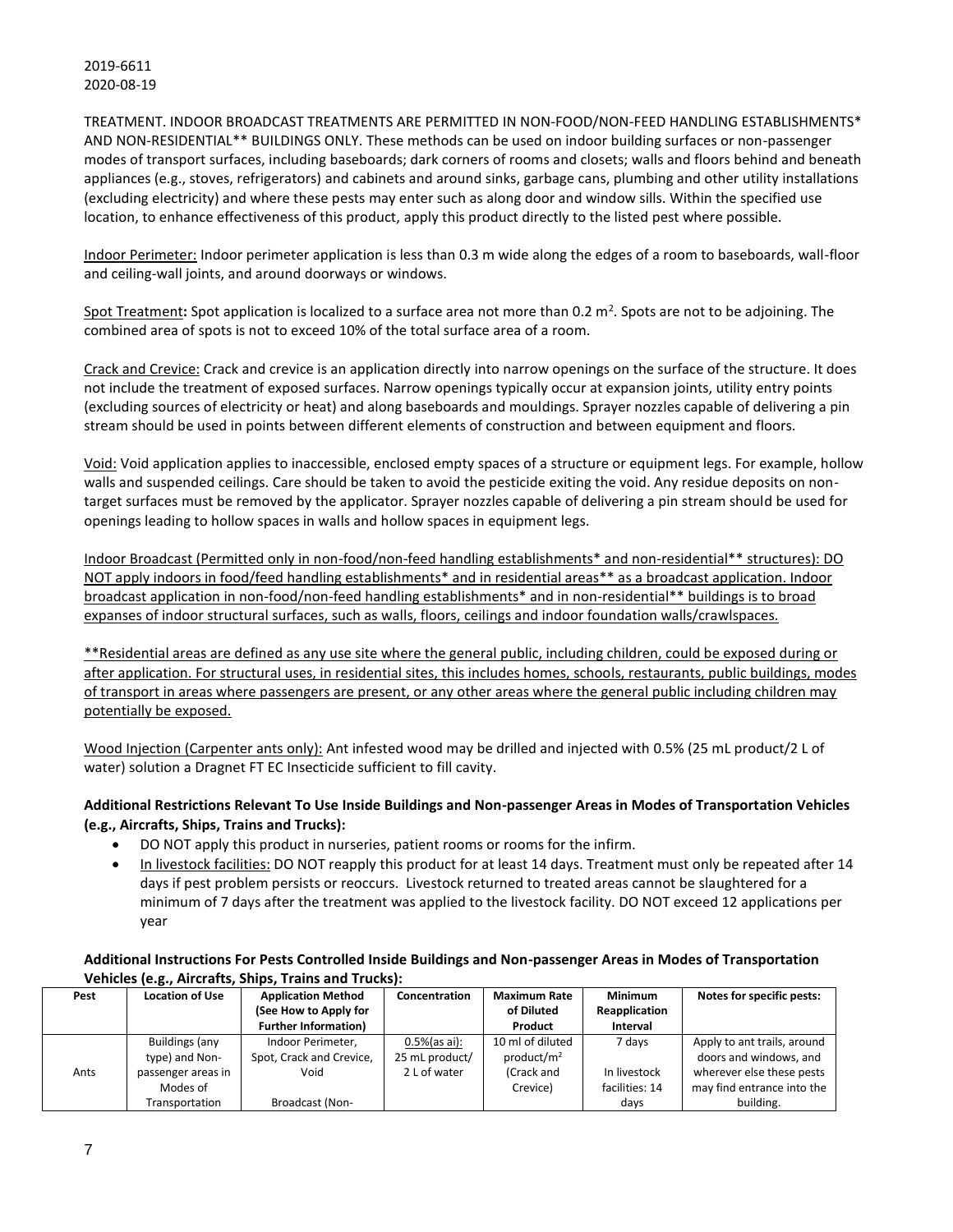| Pest             | <b>Location of Use</b> | <b>Application Method</b>   | Concentration | <b>Maximum Rate</b>    | Minimum       | Notes for specific pests:                               |
|------------------|------------------------|-----------------------------|---------------|------------------------|---------------|---------------------------------------------------------|
|                  |                        | (See How to Apply for       |               | of Diluted             | Reapplication |                                                         |
|                  |                        | <b>Further Information)</b> |               | Product                | Interval      |                                                         |
| <b>Bed Bugs</b>  |                        | residential areas only)     |               | 20 ml of diluted       |               |                                                         |
|                  |                        |                             |               | product/m <sup>2</sup> |               | For nest control, apply in                              |
|                  |                        |                             |               | (Broadcast)            |               | late evening when insects                               |
|                  |                        |                             |               |                        |               | are at rest. Aim spray at                               |
|                  |                        |                             |               |                        |               | nest openings or in cracks                              |
| <b>Bees</b>      |                        |                             |               |                        |               | and crevices which may                                  |
|                  |                        |                             |               |                        |               | harbour nests. Saturate                                 |
|                  |                        |                             |               |                        |               | nest openings, contacting                               |
|                  |                        |                             |               |                        |               | as many insects as                                      |
|                  |                        |                             |               |                        |               | possible.                                               |
|                  |                        |                             |               |                        |               | Apply to indoor building                                |
|                  |                        |                             |               |                        |               | surfaces, including cracks                              |
|                  |                        |                             |               |                        |               | and crevices in walls and                               |
|                  |                        |                             |               |                        |               | floors, along and behind                                |
|                  |                        |                             |               |                        |               | baseboards, window and                                  |
|                  |                        |                             |               |                        |               | door frames, and localized                              |
|                  |                        |                             |               |                        |               | areas of floor and floor                                |
|                  |                        |                             |               |                        |               | coverings. Pet bedding                                  |
|                  |                        |                             |               |                        |               | may be entirely treated                                 |
|                  |                        |                             |               |                        |               | with this product or                                    |
|                  |                        |                             |               |                        |               | replaced with clean, fresh                              |
|                  |                        |                             |               |                        |               | bedding after other listed                              |
|                  |                        |                             |               |                        |               | areas are treated.                                      |
| <b>Brown Dog</b> |                        |                             |               |                        |               |                                                         |
| Ticks (kills)    |                        |                             |               |                        |               | DO NOT SPRAY PETS WITH                                  |
|                  |                        |                             |               |                        |               | THIS PRODUCT. Only treat                                |
|                  |                        |                             |               |                        |               | pets with products                                      |
|                  |                        |                             |               |                        |               | specifically registered for<br>use on that type of pet. |
|                  |                        |                             |               |                        |               | For effective flea and tick                             |
|                  |                        |                             |               |                        |               | control indoors, clean any                              |
|                  |                        |                             |               |                        |               | area used by the pet.                                   |
|                  |                        |                             |               |                        |               | Cleaning the areas                                      |
|                  |                        |                             |               |                        |               | includes vacuuming floors,                              |
|                  |                        |                             |               |                        |               | carpets, furniture, etc.                                |
|                  |                        |                             |               |                        |               | (discard vacuum bag after                               |
|                  |                        |                             |               |                        |               | use) and washing the pet's                              |
|                  |                        |                             |               |                        |               | bedding, living quarters,                               |
|                  |                        |                             |               |                        |               | and surrounding area.                                   |
|                  |                        |                             |               |                        |               | Ant infested wood may be                                |
| Carpenter        |                        |                             |               |                        |               | drilled and injected with                               |
| Ants             |                        |                             |               |                        |               | Dragnet FT EC Insecticide.                              |
| Carpet           |                        |                             |               |                        |               |                                                         |
| <b>Beetles</b>   |                        |                             |               |                        |               |                                                         |
| Cockroaches      |                        |                             |               |                        |               |                                                         |
| Crickets         |                        |                             |               |                        |               |                                                         |
| Earwigs          |                        |                             |               |                        |               |                                                         |
| Firebrats        |                        |                             |               |                        |               |                                                         |
|                  |                        |                             |               |                        |               | Apply to indoor building                                |
|                  |                        |                             |               |                        |               | surfaces, including cracks                              |
|                  |                        |                             |               |                        |               | and crevices in walls and                               |
|                  |                        |                             |               |                        |               | floors, along and behind                                |
|                  |                        |                             |               |                        |               | baseboards, window and                                  |
|                  |                        |                             |               |                        |               | door frames, and localized                              |
|                  |                        |                             |               |                        |               | areas of floor and floor                                |
| Fleas (kills)    |                        |                             |               |                        |               | coverings. Pet bedding                                  |
|                  |                        |                             |               |                        |               | may be entirely treated                                 |
|                  |                        |                             |               |                        |               | with this product or                                    |
|                  |                        |                             |               |                        |               | replaced with clean, fresh                              |
|                  |                        |                             |               |                        |               | bedding after other listed                              |
|                  |                        |                             |               |                        |               | areas are treated.                                      |
|                  |                        |                             |               |                        |               |                                                         |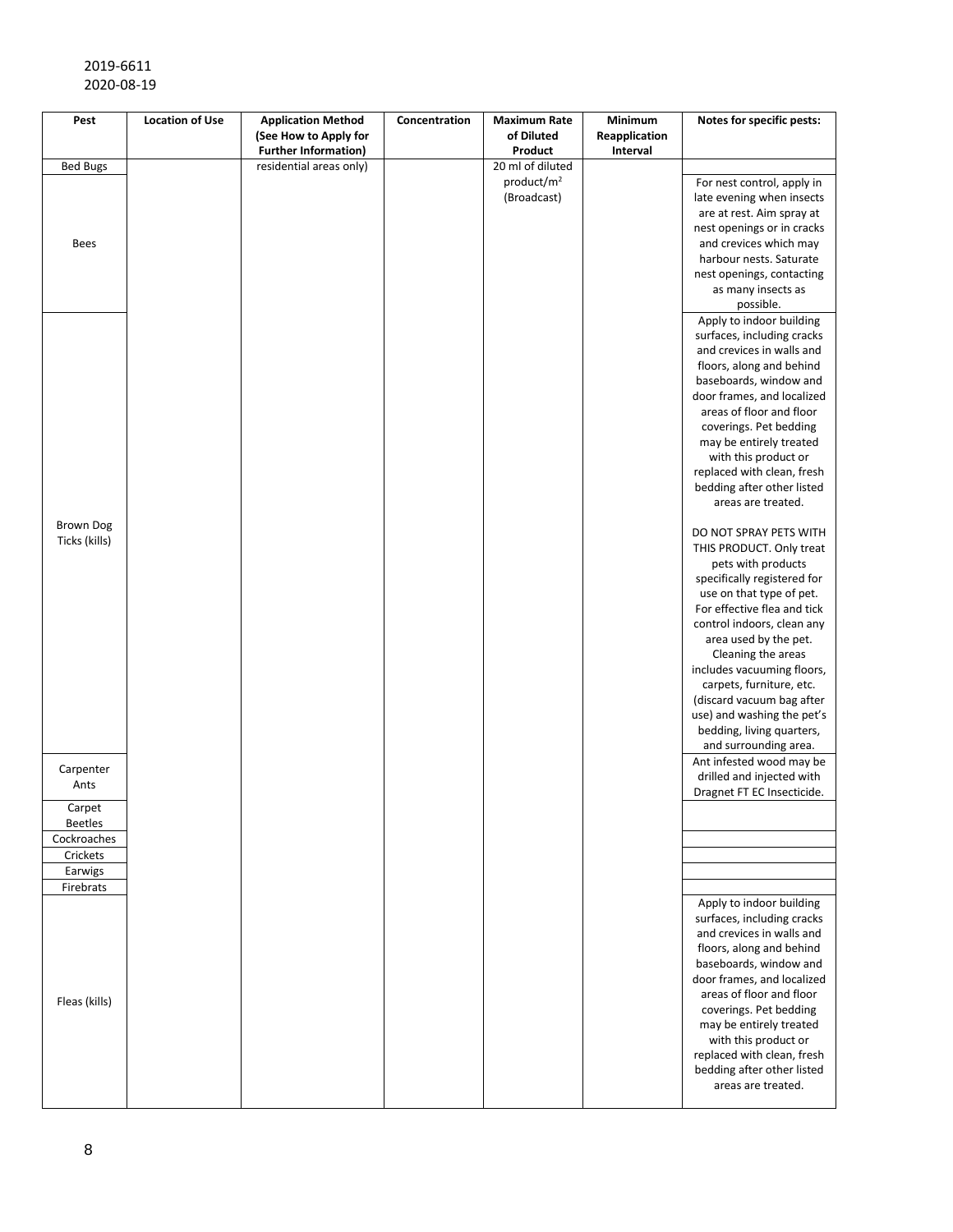| Pest                                                | <b>Location of Use</b>                                              | <b>Application Method</b>   | Concentration                                       | <b>Maximum Rate</b>                                  | Minimum       | Notes for specific pests:                                                                                                                                                                                                                                                       |
|-----------------------------------------------------|---------------------------------------------------------------------|-----------------------------|-----------------------------------------------------|------------------------------------------------------|---------------|---------------------------------------------------------------------------------------------------------------------------------------------------------------------------------------------------------------------------------------------------------------------------------|
|                                                     |                                                                     | (See How to Apply for       |                                                     | of Diluted                                           | Reapplication |                                                                                                                                                                                                                                                                                 |
|                                                     |                                                                     | <b>Further Information)</b> |                                                     | Product                                              | Interval      | DO NOT SPRAY PETS WITH                                                                                                                                                                                                                                                          |
|                                                     |                                                                     |                             |                                                     |                                                      |               | THIS PRODUCT. Only treat<br>pets with products<br>specifically registered for<br>use on that type of pet.<br>For effective flea and tick<br>control indoors, clean any<br>area used by the pet.<br>Cleaning the areas<br>includes vacuuming floors,<br>carpets, furniture, etc. |
|                                                     |                                                                     |                             |                                                     |                                                      |               | (discard vacuum bag after<br>use) and washing the pet's<br>bedding, living quarters,<br>and surrounding area.                                                                                                                                                                   |
| <b>House Flies</b>                                  |                                                                     |                             |                                                     |                                                      |               |                                                                                                                                                                                                                                                                                 |
| <b>Indian Meal</b><br>Moth<br>Silverfish            |                                                                     |                             |                                                     |                                                      |               |                                                                                                                                                                                                                                                                                 |
| Spiders                                             |                                                                     |                             |                                                     |                                                      |               |                                                                                                                                                                                                                                                                                 |
| Wasps,<br>including<br>yellowjackets<br>and hornets |                                                                     |                             |                                                     |                                                      |               | For nest control, apply in<br>late evening when insects<br>are at rest. Aim spray at<br>nest openings or in cracks<br>and crevices which may<br>harbour nests. Saturate<br>nest openings, contacting<br>as many insects as<br>possible.                                         |
| House Fly                                           | Non-Food Areas of<br><b>Dairies</b>                                 | <b>Broadcast</b>            | $0.2$ (as a.i.)%:<br>25 mL product/<br>5 L of water | 5 L of diluted<br>product per 100<br>$m2$ of surface | 14 days       | Apply only when not in<br>operation. Thoroughly<br>clean all equipment before<br>resuming operations. In<br>dairies, apply only when<br>not in operation.<br>Thoroughly clean all<br>milking equipment before<br>resuming operation.                                            |
| House Fly,<br>Stable Fly                            | Beef Barns, Dairy<br>Barns, Poultry<br>Houses, Stables,<br>Feedlots | <b>Broadcast</b>            | $0.2$ (as a.i.)%:<br>25 mL product/<br>5 L of water | 5 L of diluted<br>product per 100<br>$m2$ of surface | 14 days       | DO NOT exceed 12<br>applications per year.<br>DO NOT apply to animals<br>(including poultry).<br>Livestock returned to<br>treated areas cannot be<br>slaughtered for a<br>minimum of 7 days after<br>the treatment was applied<br>to the livestock facility.                    |

# **B. INSTRUCTIONS FOR OUTDOOR TREATMENTS ON THE EXTERIOR SURFACES\*\*\* AND PERIMETER OF BUILDINGS AND PORCHES, PATIOS AND DECKS**

\*\*\*Outdoors on the exterior surfaces of buildings includes but is not limited to exterior siding, foundations, window frames and eavestroughs.

Vinyl and Aluminum Siding: The application of Dragnet FT EC Insecticide to vinyl and aluminum siding (particularly lightly colored, aged, weathered or otherwise damaged) may result in staining, bleaching or discoloration. Factors such as extreme heat and direct sunlight can promote damage when using emulsifiable concentrates. Before applying Dragnet FT EC Insecticide to vinyl or aluminum siding, treat a small area and evaluate 30 minutes later to allow any potential staining to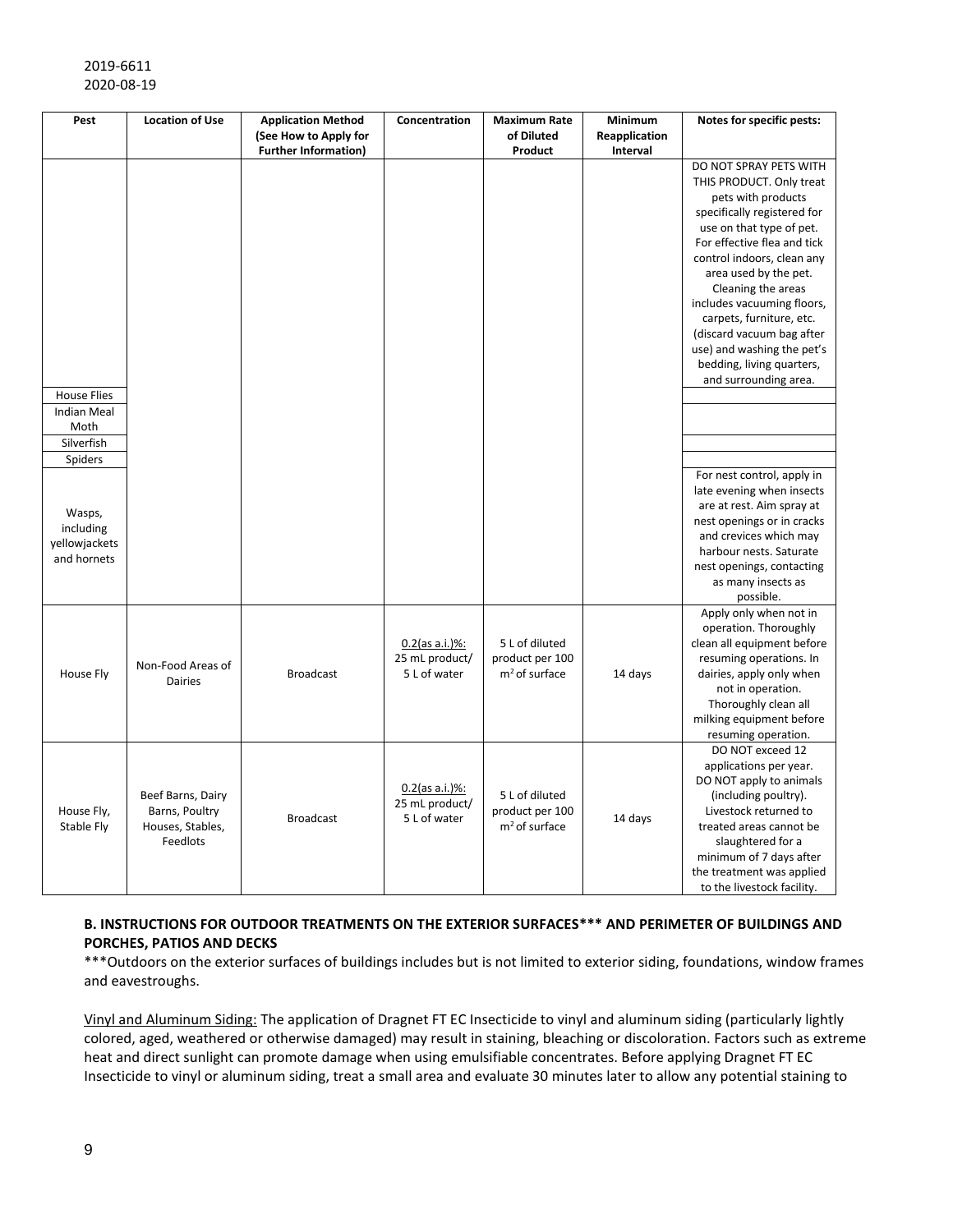occur. Regardless of the test results, do not apply to vinyl or aluminum siding while exposed to direct sunlight or during the heat of the day.

**How to Apply For Outdoor Treatments on the Exterior Surfaces\*\*\* and Perimeter of Buildings and Porches, Patios and Decks:** APPLY AS AN OUTDOOR PERIMETER OR SPOT TREATMENT ONLY. OUTDOOR BROADCAST TREATMENTS ARE PERMITTED FOR CLUSTER FLIES ONLY.

Outdoor Perimeter: Outdoor perimeter application is 1 m or less out from the building's foundation and to a maximum height of 1 m starting at where the foundation meets the ground. In areas where mulch or leaf litter or dense foliage is present, the highest rate of diluted product permitted for this use may be needed to achieve thorough coverage.

Spot Application: Spot application is localized to a surface area not more than 0.2  $m^2$ . Spots are not to be adjoining. The combined area of spots is not to exceed 10% of the total surface area treated. Apply as a pin-stream or spray with a coarse droplet size and low-pressure spray not exceeding 345 kilopascals (50 psi) or with a paintbrush to avoid splashing onto nontarget surfaces. Treat where pests are found on the surface of the building, porch, patio or deck or at entry points of the building such as window frames or doorframes.

Void: Void application applies to inaccessible, enclosed empty spaces of a structure. Care should be taken to avoid the pesticide exiting the void. Any residue deposits on non-target surfaces must be removed by the applicator.

Outdoor Structural Broadcast (Cluster flies only): Outdoor broadcast application is to large outdoor structural surfaces (i.e. roofs, walls, doors, windows and foundations).

| Pest                                                | <b>Application Method</b><br>(See How to Apply for<br><b>Further Information)</b> | Concentration                                        | <b>Maximum Rate of</b><br><b>Diluted Product</b> | Minimum<br>Reapplication<br>Interval | Notes for specific pests:                                                                                                                                                                                                                                                                         |
|-----------------------------------------------------|-----------------------------------------------------------------------------------|------------------------------------------------------|--------------------------------------------------|--------------------------------------|---------------------------------------------------------------------------------------------------------------------------------------------------------------------------------------------------------------------------------------------------------------------------------------------------|
| Ants                                                |                                                                                   |                                                      |                                                  |                                      |                                                                                                                                                                                                                                                                                                   |
| <b>Bees</b>                                         |                                                                                   |                                                      |                                                  |                                      | For nest control, apply in late evening when<br>insects are at rest. Aim spray at nest openings or in<br>cracks and crevices which may harbour nests.<br>Saturate nest openings, contacting as many insects<br>as possible. This includes treatment of nests found<br>in the voids of structures. |
| Carpenter<br>Ants                                   |                                                                                   |                                                      |                                                  |                                      |                                                                                                                                                                                                                                                                                                   |
| Cockroaches                                         |                                                                                   |                                                      |                                                  |                                      |                                                                                                                                                                                                                                                                                                   |
| Crickets                                            |                                                                                   | $0.5\%$ (as a.i.):<br>25 mL product/<br>2 L of water |                                                  |                                      |                                                                                                                                                                                                                                                                                                   |
| Earwigs                                             |                                                                                   |                                                      | 10 L of diluted                                  |                                      |                                                                                                                                                                                                                                                                                                   |
| Firebrats                                           | Outdoor Perimeter,<br>Spot,                                                       |                                                      | product 100 m <sup>2</sup>                       | 14 days                              |                                                                                                                                                                                                                                                                                                   |
| Fleas                                               | Voids                                                                             |                                                      |                                                  |                                      |                                                                                                                                                                                                                                                                                                   |
| Gypsy moths<br>(adults and<br>larvae)               |                                                                                   |                                                      |                                                  |                                      | Gypsy Moth Caterpillars: Spray directly onto gypsy<br>moth caterpillars found on exterior surfaces of<br>buildings or porches, patios and decks.                                                                                                                                                  |
| House flies                                         |                                                                                   |                                                      |                                                  |                                      |                                                                                                                                                                                                                                                                                                   |
| Silverfish                                          |                                                                                   |                                                      |                                                  |                                      |                                                                                                                                                                                                                                                                                                   |
| <b>Spiders</b>                                      |                                                                                   |                                                      |                                                  |                                      |                                                                                                                                                                                                                                                                                                   |
| Wasps,<br>including<br>yellowjackets<br>and hornets |                                                                                   |                                                      |                                                  |                                      | For nest control, apply in late evening when<br>insects are at rest. Aim spray at nest openings or in<br>cracks and crevices which may harbour nests.<br>Saturate nest openings, contacting as many insects<br>as possible. This includes treatment of nests found<br>in the voids of structures. |
| <b>Cluster flies</b>                                | Outdoor Perimeter,<br>Spot, and                                                   | $0.5\%$ (as a.i.):<br>130 mL                         | Not to exceed 10<br>L of diluted spray           | 14 days                              | Cluster flies are members of the Order (Diptera)<br>and resemble house flies. They are distinguished                                                                                                                                                                                              |

#### **Additional Instructions For Pests Controlled Outdoors on the Exterior Surfaces\*\*\* and Perimeter of Buildings and Porches, Patios and Decks:**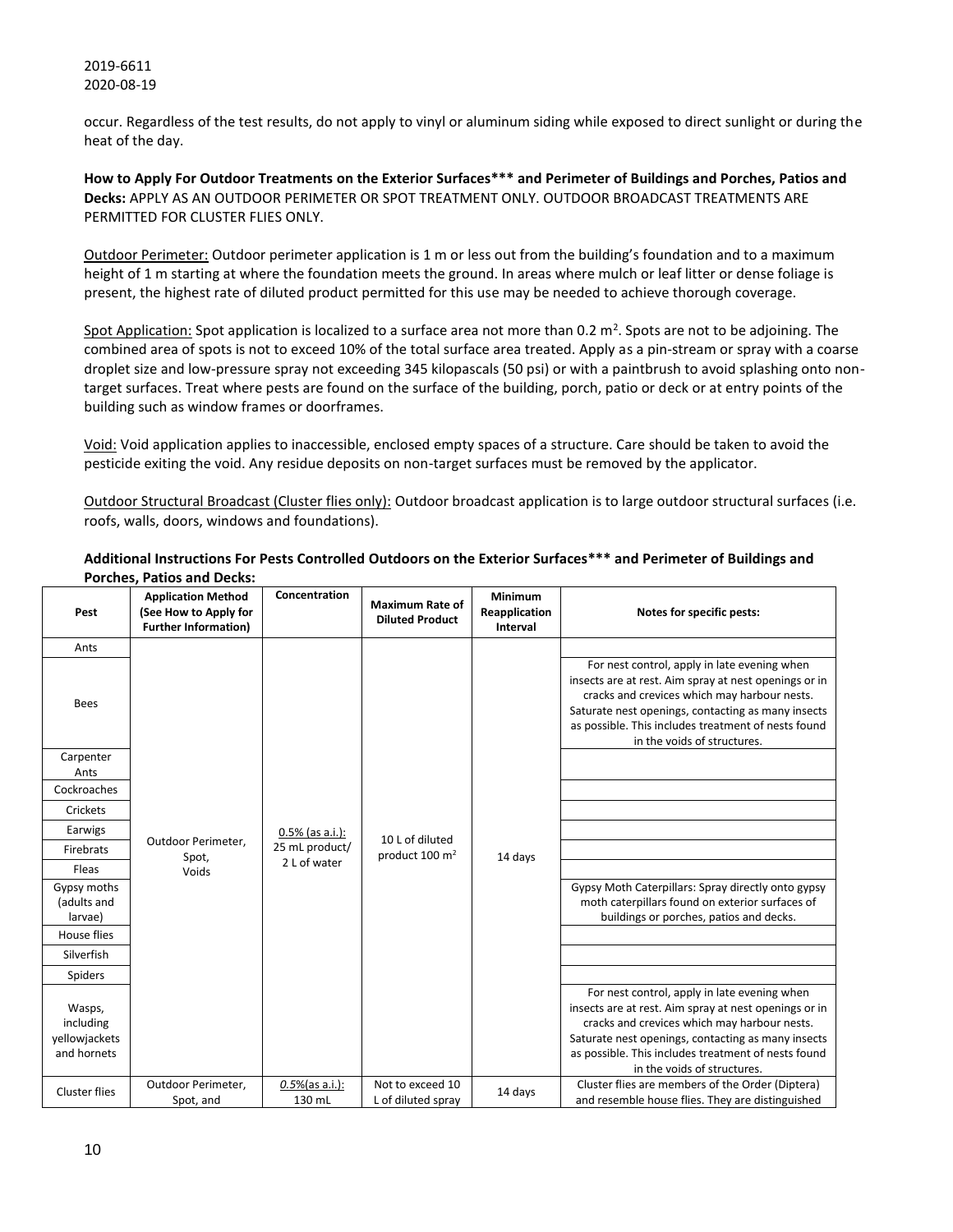| <b>Outdoor Structural</b> | product/10 L of | per 100 m <sup>2</sup> | by their sluggish and erratic behaviour and by        |
|---------------------------|-----------------|------------------------|-------------------------------------------------------|
| <b>Broadcast</b>          | water           |                        | wings that overlap when at rest. They derive their    |
|                           |                 |                        | name from their habit of entering a building in the   |
|                           |                 |                        | fall and clustering together to overwinter. The       |
|                           |                 |                        | search for protected places to overwinter begins      |
|                           |                 |                        | as days shorten in mid-August. Warm sunny walls       |
|                           |                 |                        | draw the flies as the climate cools during this       |
|                           |                 |                        | search. This offers an opportunity to control the fly |
|                           |                 |                        | population outside the building.                      |
|                           |                 |                        | Spray this mixture to the exterior walls including    |
|                           |                 |                        | under the eaves, soffits and window trim. The         |
|                           |                 |                        | effective time of application is between mid-         |
|                           |                 |                        | August and the end of September depending on          |
|                           |                 |                        | weather conditions.                                   |

#### **C. INSTRUCTIONS FOR TREATING OUTDOOR WOODEN STRUCTURES How to apply to outdoor wooden structures:**

Spot Application: Spot application is localized to a surface area not more than 0.2 m<sup>2</sup>. Spots are not to be adjoining. The combined area of spots is not to exceed 10% of the total surface area treated.

Void: Void application applies to inaccessible, enclosed empty spaces of a structure. For example, hollow walls and suspended ceilings. Care should be taken to avoid the pesticide exiting the void. Any residue deposits on non-target surfaces must be removed by the applicator.

Outdoor Structural Broadcast (Outside surfaces of wooden structures only): Outdoor broadcast application is to large outdoor structural surfaces. Broadcast with a fan spray using a maximum pressure of 170 kilopascals.

Sub-surface injection and Trench (Installed posts, poles and other wooden constructions only): Previously installed poles and posts may be treated by sub-surface injection or treated by gravity-flow through holes made from the bottom of a trench around the pole or post. Treat on all sides to create a continuous insecticidal barrier around the pole.

# **Additional Restrictions Relevant To Treating Outdoor Wooden Structures:**

• DO NOT apply to firewood.

# **Additional Instructions For Pests Controlled When Treating Outdoor Wooden Structures:**

| Location                                           | Pest                                                                                               | Application<br>Method | Concentration                                        | <b>Maximum Rate</b><br>of Diluted<br>Product        | Minimum<br>Reapplication<br>Interval | Instructions:                                                                                                                                                                                                                                                                                                                                                                                                                                                                                                                                                                                                                                                                                                                                 |
|----------------------------------------------------|----------------------------------------------------------------------------------------------------|-----------------------|------------------------------------------------------|-----------------------------------------------------|--------------------------------------|-----------------------------------------------------------------------------------------------------------------------------------------------------------------------------------------------------------------------------------------------------------------------------------------------------------------------------------------------------------------------------------------------------------------------------------------------------------------------------------------------------------------------------------------------------------------------------------------------------------------------------------------------------------------------------------------------------------------------------------------------|
| Inside infested<br>outdoor<br>wooden<br>structures | Carpenter ants<br>Wood-infesting<br>beetles,<br>including old<br>house borer<br>and powder<br>post | Spot,<br>Void         | $0.5\%$ (as a.i.):<br>25 mL product/<br>2 L of water | $10L$ of<br>diluted spray<br>per 100 m <sup>2</sup> | 14 days                              | This type of application is not intended to<br>be a substitute for soil treatment,<br>mechanical alteration or fumigation to<br>control extensive infestation of the listed<br>insects.<br>Apply to voids and insect galleries in<br>damaged wood and in spaces between<br>wooden members of a structure and<br>between wood and foundations where<br>wood is vulnerable. Paint on or fan spray<br>applications may also be used.<br>Plastic sheeting must be placed<br>immediately below overhead areas that<br>are spot treated except for soil surfaces in<br>crawlspaces.<br>Application may be made to inaccessible<br>areas by drilling, and then injecting<br>emulsion with a pinstream nozzle into the<br>damaged wood or void space. |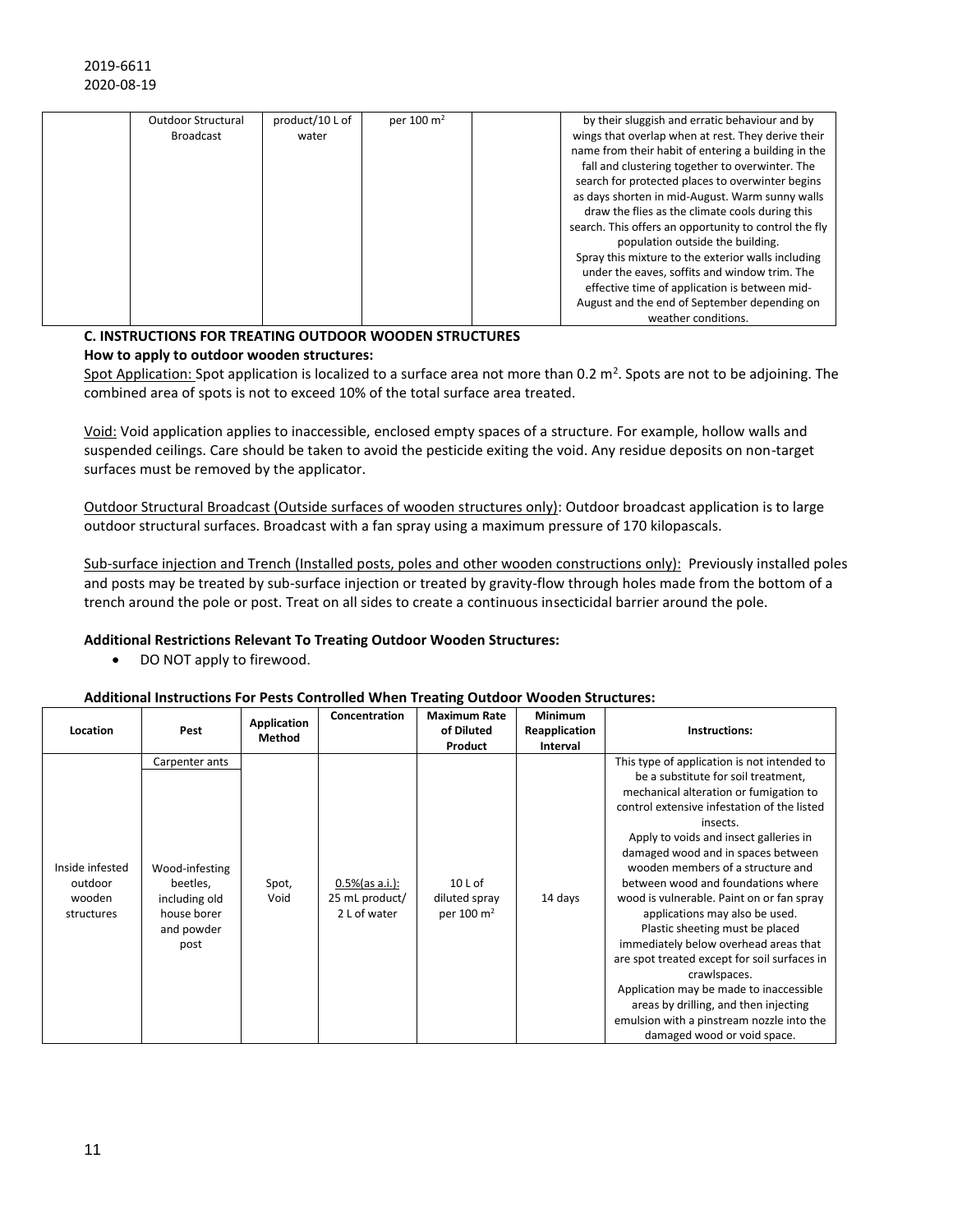|                                                                                                                           |                                                                                                     | <b>Application</b>                                                       | Concentration                                                          | <b>Maximum Rate</b>                                       | Minimum                   |                                                                                                                                                                                                                                                                                                                                                                                                                                                                                                                  |
|---------------------------------------------------------------------------------------------------------------------------|-----------------------------------------------------------------------------------------------------|--------------------------------------------------------------------------|------------------------------------------------------------------------|-----------------------------------------------------------|---------------------------|------------------------------------------------------------------------------------------------------------------------------------------------------------------------------------------------------------------------------------------------------------------------------------------------------------------------------------------------------------------------------------------------------------------------------------------------------------------------------------------------------------------|
| Location                                                                                                                  | Pest                                                                                                | Method                                                                   |                                                                        | of Diluted<br>Product                                     | Reapplication<br>Interval | Instructions:                                                                                                                                                                                                                                                                                                                                                                                                                                                                                                    |
| Installed posts,<br>poles and other<br>wooden<br>constructions<br>(e.g., signs,<br>fences,<br>landscape<br>ornamentation) | Carpenter ants                                                                                      | Soil barrier<br>treatment<br>by<br>sub-surface<br>injection or<br>trench | $0.5$ to $1\%$ (as<br>$a.i.$ ):<br>25-50 mL<br>product/2 L of<br>water | 15 litres per<br>3 linear metres<br>per 30 cm of<br>depth | 14 days                   | Create an insecticidal barrier in the soil<br>around wooden constructions.<br>Previously installed poles and posts may<br>be treated by sub-surface injection or<br>treated by gravity-flow through holes<br>made from the bottom of a trench around<br>the pole or post. Treat on all sides to<br>create a continuous insecticidal barrier<br>around the pole. Apply to a depth of 15<br>cm below the bottom of the wood. For<br>larger constructions, use 15 litres per 3<br>linear metres per 30 cm of depth. |
| Utility poles and<br>fence posts                                                                                          | Carpenter ants,<br>Wood-infesting<br>beetles,<br>including old<br>house borer<br>and powder<br>post | Void                                                                     | $0.5\%$ (as a.i.):<br>25 mL product/<br>2 L of water                   | $10L$ of<br>diluted spray<br>per 100 $\mathrm{m}^2$       | 14 days                   | Drill to find the interior infested cavity<br>and inject a 0.5% emulsion.                                                                                                                                                                                                                                                                                                                                                                                                                                        |
| Outside<br>surfaces of<br>wooden<br>structures                                                                            | Carpenter ants<br>Wood-infesting<br>beetles,<br>including old<br>house borer<br>and powder<br>post  | Outdoor<br>Structural<br><b>Broadcast</b>                                | $0.5\%$ (as a.i.):<br>25 mL product/<br>2 L of water                   | $10L$ of<br>diluted spray<br>per 100 $\mathrm{m}^2$       | 14 days                   | Use a fan spray using a maximum<br>pressure of 170 kilopascals.                                                                                                                                                                                                                                                                                                                                                                                                                                                  |

# **D. INSTRUCTIONS FOR LISTED GENERAL OUTDOOR USES AROUND BUILDINGS Restrictions Relevant To General Outdoor Uses Around Buildings:**

- DO NOT apply as a broadcast treatment to lawns or other large areas.
- DO NOT apply DRAGNET FT EC Insecticide using any type of fogging or aerosol equipment (i.e. equipment which delivers a spray with a volume median diameter (VMD) of 50 µm or less).

# **Instructions For Pests Controlled - General Outdoor Uses Around Buildings:**

| Location                                                                                                                                                                                                                                                                     | Pest                                                                       | Application<br>Method                                                   | Concentration                                           | <b>Maximum Rate</b><br>of Diluted<br>Product             | <b>Minimum</b><br>Reapplication<br>Interval | Instructions:                                                                                                                                                                                                                                               |
|------------------------------------------------------------------------------------------------------------------------------------------------------------------------------------------------------------------------------------------------------------------------------|----------------------------------------------------------------------------|-------------------------------------------------------------------------|---------------------------------------------------------|----------------------------------------------------------|---------------------------------------------|-------------------------------------------------------------------------------------------------------------------------------------------------------------------------------------------------------------------------------------------------------------|
| Below ground<br>and in<br>bushes/trees                                                                                                                                                                                                                                       | Nests of: Bees<br>and Wasps<br>(including<br>hornets and<br>yellowjackets) | Spray by<br>ground<br>application<br>equipment                          | $0.5\%$ (as a.i.):<br>25 mL product/<br>2 L of water    | 10 to 40 L of<br>diluted spray<br>per 100 m <sup>2</sup> | 14 days                                     | Apply in late evening when insects are at<br>rest. Spray nest openings until saturation,<br>contacting as many insects as possible.                                                                                                                         |
| Treatment of<br>shrubs, trees,<br>evergreens and<br>tall grass found<br>in and along<br>property<br>boundaries of<br>homes and<br>other<br>associated<br>private<br>residential<br>buildings**<br>including sheds,<br>barns, and<br>garages. Not for<br>use around<br>public | <b>Adult Mosquito</b><br>Control                                           | Property<br>Perimeter<br>Spray by<br>ground<br>application<br>equipment | $0.5\%$ (as a.i.):<br>130 mL product<br>/ 10 L of water | 10 to 40 L of<br>diluted spray<br>per 100 m <sup>2</sup> | 7 days                                      | Apply a 1 to 3 m wide band around the<br>perimeter of the property to shrubs,<br>trees, evergreens and tall grass where<br>mosquitoes generally congregate. Apply<br>spray solution until foliage is wet. Do not<br>apply within 15 m of any body of water. |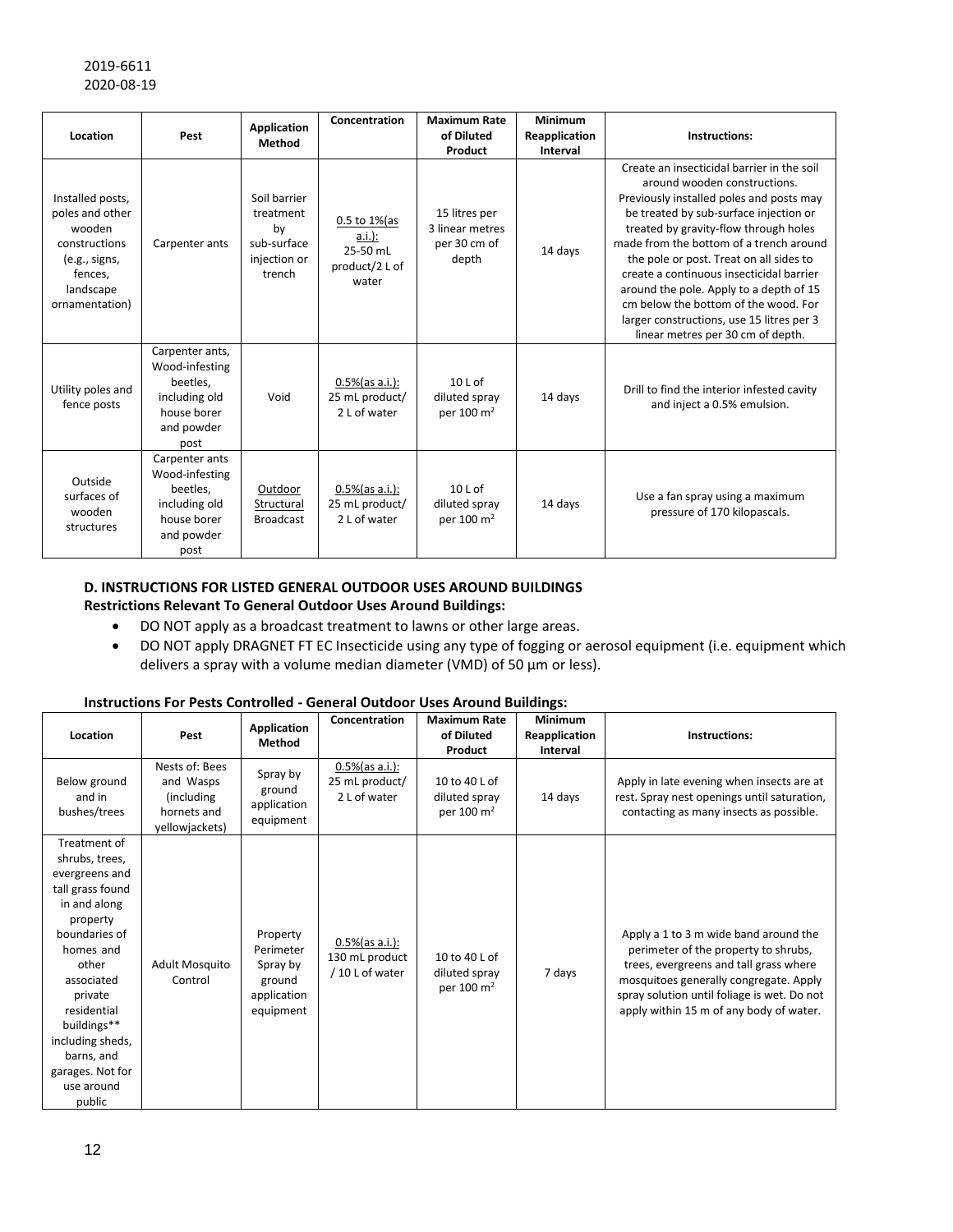| Location                                                | Pest       | Application<br>Method                           | Concentration                                        | <b>Maximum Rate</b><br>of Diluted<br>Product                                                | <b>Minimum</b><br>Reapplication<br>Interval | Instructions:                                                                                                                                                                                                                                                                                    |
|---------------------------------------------------------|------------|-------------------------------------------------|------------------------------------------------------|---------------------------------------------------------------------------------------------|---------------------------------------------|--------------------------------------------------------------------------------------------------------------------------------------------------------------------------------------------------------------------------------------------------------------------------------------------------|
| residential**<br>facilities (e.g.,<br>parks).           |            |                                                 |                                                      |                                                                                             |                                             |                                                                                                                                                                                                                                                                                                  |
| Refuse dumps,<br>soil, and<br>residential<br>lawns only | Ant Mounds | Drench by<br>ground<br>application<br>equipment | $0.5\%$ (as a.i.):<br>25 mL product/<br>2 L of water | 4 to 7 L of<br>diluted spray<br>per mound<br>DO NOT exceed<br>7 L of emulsion<br>per mound. | 7 days                                      | Treat each ant mound and a 1 metre<br>diameter circle around the centre of each<br>mound until it is wet. Use the higher rate<br>for mounds larger than 30 cm. For best<br>results, apply in cool weather, such as in<br>early morning or late evening hours, but<br>not in the heat of the day. |
| House Fly,<br>Stable Fly                                | Feedlots   | <b>Broadcast</b>                                | $0.2\%$ (as a.i.):<br>25 mL product/<br>5 L of water | 5 L of diluted<br>spray per 100<br>$m2$ of surface<br>(960 g a.i./ha)                       | 14 days                                     | DO NOT exceed 12 applications per year.<br>DO NOT apply to animals (including<br>poultry). Livestock returned to treated<br>areas cannot be slaughtered for a<br>minimum of 7 days after the treatment<br>was applied to the livestock facility.                                                 |

#### **E. INSTRUCTIONS FOR ORNAMENTALS, FRUIT TREES AND VEGETABLES IN RESIDENTIAL AREAS\* Restrictions Relevant To Ornamentals, Fruit Trees and Vegetables in Residential Areas\*:**

- DO NOT use in commercial/agricultural crop production.
- DO NOT apply using aerial application equipment. Ground application only.
- DO NOT apply by airblast or field sprayers.
- A plant back interval of 60 days is required for all food/feed crops not currently listed on the label.
- When using managed bees for pollination services, DO NOT apply during the crop blooming period in all listed crops.

5 mL = 1.0 teaspoon, 15 mL = 1 tablespoon. Mix with water as directed in the table below and apply with a sprayer to give a thorough coverage of plants.

| Crop                                           | Pest(s)                                                                                                                                                         | Concentration                                                        | Maximum<br>Rate of<br><b>Diluted</b><br>Product | Timing of<br>Application                                        | Maximim<br>Number of<br><b>Applications</b><br>per Year | Minimum<br>Reapplicati<br>on Interval | Pre-<br>Harvest<br>Interval<br>(PHI) | <b>Notes</b>                                                                                                                                                                                                                       |
|------------------------------------------------|-----------------------------------------------------------------------------------------------------------------------------------------------------------------|----------------------------------------------------------------------|-------------------------------------------------|-----------------------------------------------------------------|---------------------------------------------------------|---------------------------------------|--------------------------------------|------------------------------------------------------------------------------------------------------------------------------------------------------------------------------------------------------------------------------------|
|                                                | <b>ORNAMENTALS:</b> For insect control on trees and shrubs of ornamental value only.                                                                            |                                                                      |                                                 |                                                                 |                                                         |                                       |                                      |                                                                                                                                                                                                                                    |
| Coniferous<br>Trees and<br>Shrubs              | Douglas Fir<br>Tussock Moth,<br>White-Marked<br>Tussock Moth.<br>Spruce<br>Budworm,<br>Yellow-Headed<br>Spruce Sawfly,<br>Coneworm,<br>Open Feeding<br>Sawflies | $0.006\%$ (as a.i.)<br>$1.6$ mL of<br>product with 10<br>L of water. | 115<br>mL/m2<br>(0.007 g)<br>a.i./m2)           | Thoroughly<br>apply when<br>first signs of<br>feeding<br>occur. | 1                                                       | Not<br>applicable                     | <b>Not</b><br>applicable             |                                                                                                                                                                                                                                    |
| Deciduous<br>Trees and<br>Shrubs               | Gypsy Moth,<br><b>Eastern Tent</b><br>Caterpillar,<br><b>Forest Tent</b><br>Caterpillar, Fall<br>Webworm,<br>Euonymus<br>Webworm,<br>Open Feeding<br>Aphids     | 0.00875%(as<br>a.i.<br>$2.3$ mL of<br>product with 10<br>L of water  | 80 mL/m2<br>(0.007)<br>a.i./m2)                 | Thoroughly<br>apply when<br>insects<br>appear.                  | $\mathbf{1}$                                            | Not<br>applicable                     | <b>Not</b><br>applicable             | Toxic to bees. Do not<br>apply during bloom.<br>To test for phytotoxic<br>effects, spray a small,<br>inconspicuous portion of<br>the tree or shrub under<br>test and wait for 24<br>hours to see if any<br>adverse effects appear. |
| <b>Tree Trunks</b><br>and Woody<br>Ornamentals | <b>Gypsy Moth</b><br>Caterpillars,<br>Borers,<br><b>Bark Beetles</b>                                                                                            | $0.5\%$ (as a.i.)<br>Mix 25 mL<br>product/2L of<br>water             | 1.5<br>mL/m2<br>(0.007)<br>a.i./m2)             |                                                                 | 1                                                       | 7 days                                | Not<br>applicable                    | <b>Gypsy Moth Caterpillars:</b><br>Spray tree trunks to the<br>point of run-off.<br>Borers and Bark Beetles:<br>To prevent borer                                                                                                   |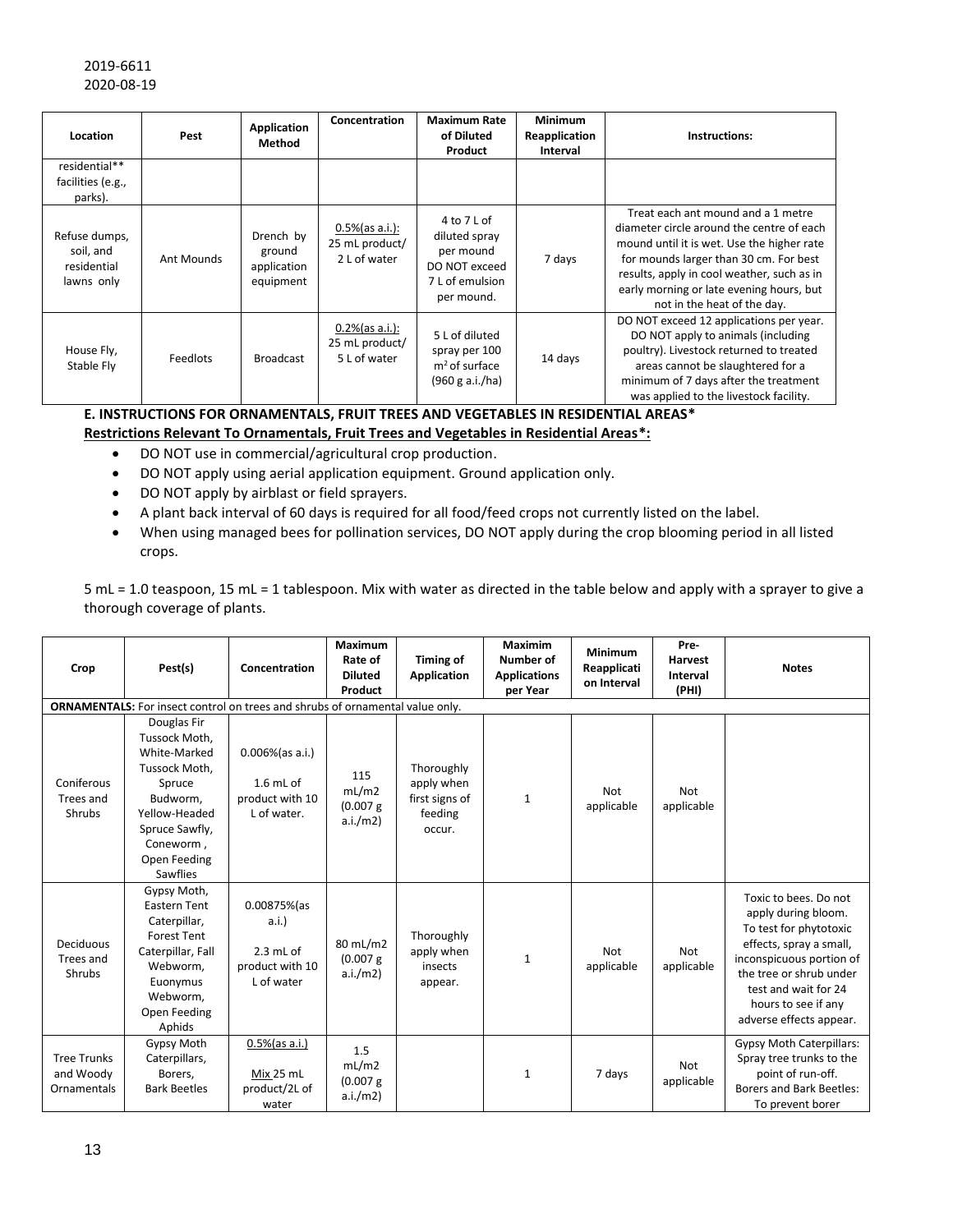| Crop                            | Pest(s)                                                                                                                                                                                                                                                                                           | Concentration                                                                                                                              | Maximum<br>Rate of<br><b>Diluted</b><br>Product                                                                                                                         | <b>Timing of</b><br>Application                                                                                      | <b>Maximim</b><br>Number of<br><b>Applications</b><br>per Year | Minimum<br>Reapplicati<br>on Interval | Pre-<br>Harvest<br>Interval<br>(PHI)               | <b>Notes</b>                                                                                                                                                                                                                                                                                                                                                                                                                                                                                                                                                                  |
|---------------------------------|---------------------------------------------------------------------------------------------------------------------------------------------------------------------------------------------------------------------------------------------------------------------------------------------------|--------------------------------------------------------------------------------------------------------------------------------------------|-------------------------------------------------------------------------------------------------------------------------------------------------------------------------|----------------------------------------------------------------------------------------------------------------------|----------------------------------------------------------------|---------------------------------------|----------------------------------------------------|-------------------------------------------------------------------------------------------------------------------------------------------------------------------------------------------------------------------------------------------------------------------------------------------------------------------------------------------------------------------------------------------------------------------------------------------------------------------------------------------------------------------------------------------------------------------------------|
|                                 |                                                                                                                                                                                                                                                                                                   |                                                                                                                                            |                                                                                                                                                                         |                                                                                                                      |                                                                |                                       |                                                    | infestation of trees and<br>woody ornamentals,<br>spray the bark to the<br>point of run-off.                                                                                                                                                                                                                                                                                                                                                                                                                                                                                  |
| Outdoor<br>Ornamental<br>Plants | Cutworms                                                                                                                                                                                                                                                                                          | $0.01\%$ (as a.i.)<br>Mix 2.5 mL of<br>product with 10<br>L of water                                                                       | 73 mL/m2<br>(0.007 g)<br>a.i./m2)                                                                                                                                       |                                                                                                                      | $\mathbf{1}$                                                   | Not<br>applicable                     | Not<br>applicable                                  | Toxic to bees. Do not<br>apply during bloom.<br>These insects attack and<br>cut off seedlings,<br>transplants and low-<br>lying plants. To confirm<br>the cause, finger soil<br>around damaged plant<br>looking for a soft, dark-<br>coloured worm in a<br>curled position.<br>Thoroughly spray the<br>plant and underlying<br>ground at the first sign<br>of damage. NOTE: Only<br>cutworms feeding on the<br>soil surface and above<br>will be controlled.<br>Subterranean cutworms<br>will not be controlled<br>unless they come up and<br>move on the treated<br>surface. |
| <b>FRUIT TREES</b>              |                                                                                                                                                                                                                                                                                                   |                                                                                                                                            |                                                                                                                                                                         |                                                                                                                      |                                                                |                                       |                                                    |                                                                                                                                                                                                                                                                                                                                                                                                                                                                                                                                                                               |
| Apples                          | Winter Moth,<br>Eastern Tent<br>Caterpillar,<br>Eye-spotted Bud<br>Moth,<br>Plum Curculio,<br>White Apple<br>Leafhopper<br>Tentiform<br>Leafminer,<br>Green<br>Fruitworm,<br>Apple Maggot,<br>Leafrollers,<br>Tarnish<br>Plantbug,<br>Mullein Bug,<br>Lesser<br>Appleworm,<br><b>Codling Moth</b> | $0.0125\%$ (as a.i.)<br>Mix 3.25 mL of<br>product in 10 L<br>of water.<br>0.025%(as a.i.)<br>Mix 6.5 mL of<br>product in 10 L<br>of water. | 160<br>mL/m2<br>(0.02 g)<br>a.i./m2)<br>for the<br>0.0125%<br>(as a.i.)<br>solution,<br>80 mL/m2<br>(0.02 g)<br>a.i./m2)<br>for the<br>0.025%<br>(as a.i.)<br>solution. | Apply when<br>insects or<br>damage are<br>first noticed.<br>Apply when<br>insects or<br>damage are<br>first noticed. | $\mathbf{1}$                                                   | Not<br>applicable                     | Do not<br>apply<br>within 7<br>days of<br>harvest. | Toxic to bees. Do not<br>apply during the crop<br>blooming period.                                                                                                                                                                                                                                                                                                                                                                                                                                                                                                            |
| Peaches and<br>nectarines       | Oriental Fruit<br>Moth,<br>Plum Curculio,<br><b>Plant Bugs</b>                                                                                                                                                                                                                                    | $0.025\%$ (as a.i.)<br>Mix 6.5 mL of<br>product in 10 L<br>of water.                                                                       | 80 mL/m2<br>(0.02 g)<br>a.i./m2)                                                                                                                                        | Apply when<br>insects or<br>damage are<br>first noticed.                                                             | 2                                                              | 14 days                               | Do not<br>apply<br>within 7<br>days of<br>harvest. | Toxic to bees. Do not<br>apply during the crop<br>blooming period.                                                                                                                                                                                                                                                                                                                                                                                                                                                                                                            |
| Plums                           | Plum Curculio                                                                                                                                                                                                                                                                                     | 0.025%(as a.i.)<br>Mix 6.5 mL of<br>product in 10 L<br>of water.                                                                           | 80 mL/m2<br>(0.02 g)<br>a.i./m2)                                                                                                                                        | Apply when<br>insects or<br>damage are<br>first noticed.                                                             | 2                                                              | 14 days                               | Do not<br>apply<br>within 7<br>days of<br>harvest. | Toxic to bees. Do not<br>apply during the crop<br>blooming period.                                                                                                                                                                                                                                                                                                                                                                                                                                                                                                            |
| Grapes                          | <b>Grape Berry</b><br>Moth                                                                                                                                                                                                                                                                        | 0.02%(as a.i.)<br>Mix 5.0 mL in                                                                                                            | 70 mL/m2<br>(0.0138 g)<br>a.i./m2)                                                                                                                                      | Apply when<br>insects or<br>damage are                                                                               | 4                                                              | 7 days                                | Do not<br>apply less<br>than 21                    | Toxic to bees. Avoid<br>application during the<br>crop blooming period. If                                                                                                                                                                                                                                                                                                                                                                                                                                                                                                    |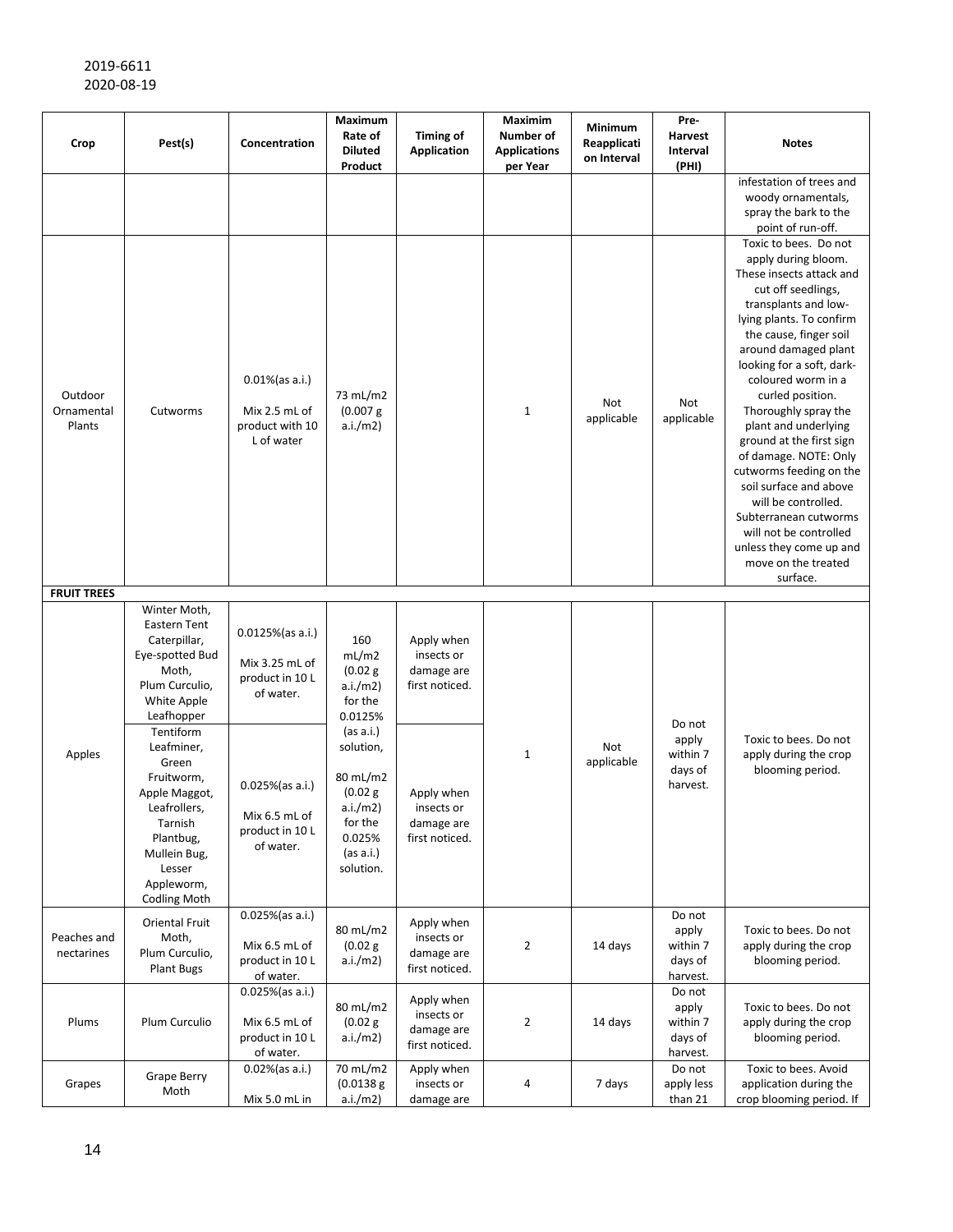| Crop                                                                        | Pest(s)                                                                                                  | Concentration                                                                         | Maximum<br>Rate of<br><b>Diluted</b><br>Product                                                                                       | <b>Timing of</b><br><b>Application</b>                                     | <b>Maximim</b><br>Number of<br><b>Applications</b><br>per Year | Minimum<br>Reapplicati<br>on Interval | Pre-<br>Harvest<br>Interval<br>(PHI)                                                                                                                      | <b>Notes</b>                                                                                                                                                                                                                                                                        |
|-----------------------------------------------------------------------------|----------------------------------------------------------------------------------------------------------|---------------------------------------------------------------------------------------|---------------------------------------------------------------------------------------------------------------------------------------|----------------------------------------------------------------------------|----------------------------------------------------------------|---------------------------------------|-----------------------------------------------------------------------------------------------------------------------------------------------------------|-------------------------------------------------------------------------------------------------------------------------------------------------------------------------------------------------------------------------------------------------------------------------------------|
|                                                                             | Grape<br>Leafhopper                                                                                      | 10 L of water.<br>$0.01\%$ (as a.i.)<br>Mix 2.5 mL of<br>product in 10 L<br>of water. | for the<br>$0.02%$ (as<br>a.i.)<br>solution<br>140<br>mL/m2<br>(0.0138 g)<br>a.i./m2)<br>for the<br>$0.01\%$ (as<br>a.i.<br>solution. | first noticed.<br>Apply when<br>insects or<br>damage are<br>first noticed. |                                                                |                                       | days<br>before<br>harvest.                                                                                                                                | applications must be<br>made during the crop<br>blooming period, restrict<br>applications to evening<br>when most bees are not<br>foraging.                                                                                                                                         |
| Pears<br>(Eastern<br>Canada)                                                | Pear Psylla<br>(nymphs and<br>adults),<br>Codling Moth,<br>Green Fruit<br>Worm                           | 0.025%(as a.i.)<br>Mix 6.5 mL of<br>product in 10 L<br>of water.                      | 170<br>mL/m2<br>(0.0425 g)<br>a.i./m2)                                                                                                | Apply when<br>insects or<br>damage are<br>first noticed.                   | 2                                                              | 7 days                                | 7 days for<br>application<br>rates of<br>0.020 g<br>$a.i./m^2$ ; 14<br>days for<br>application<br>rates<br>greater<br>than 0.020<br>g a.i./m <sup>2</sup> | Toxic to bees. Do not<br>apply during the crop<br>blooming period.<br>DO NOT exceed 0.0425 g<br>a.i/m2/year                                                                                                                                                                         |
| Pears<br>(British<br>Columbia)                                              | Pre bloom Pear<br>Psylla (over<br>wintering adults)                                                      | $0.025%$ (as a.i.)<br>Mix 6.5 mL in<br>10 L of water.                                 | 170<br>mL/m2<br>(0.0425 g)<br>a.i./m2)                                                                                                | Apply up to<br>1.0 cm green<br>stage of pear<br>foliage<br>growth.         | 2                                                              | 7 days                                | 7 days for<br>application<br>rates of<br>0.020 g<br>$a.i./m^2$ ; 14<br>days for<br>application<br>rates<br>greater<br>than 0.020<br>g a.i./ $m2$          | DO NOT USE in British<br>Columbia for control of<br>nymphal stages of Pear<br>Psylla.<br>Toxic to bees. Do not<br>apply during the crop<br>blooming period.<br>DO NOT exceed 0.0425 g<br>a.i/m2/year                                                                                |
| <b>VEGETABLES</b><br>Cabbage,<br>Cauliflower,<br><b>Brussels</b><br>Sprouts | Imported<br>Cabbageworm,<br>Cabbage Looper,<br>Diamondback<br>Moth Larvae and<br>Crucifer Flea<br>Beetle | 0.006%(as a.i.)<br>Mix 1.6 mL of<br>product with 10<br>L of water.                    | 245<br>mL/m2<br>(0.015 g)<br>a.i./m2)                                                                                                 | Apply when<br>insects or<br>damage are<br>first noticed.                   | 4                                                              | 7 days                                | Do not<br>spray<br>cabbage,<br>cauliflower<br>and<br><b>Brussels</b><br>sprouts<br>within 3<br>days of<br>harvest.                                        | Toxic to bees. Avoid<br>application during the<br>crop blooming period. If<br>applications must be<br>made during the crop<br>blooming period (pollen<br>shed), restrict<br>applications to evening<br>when most bees are not<br>foraging.<br>DO NOT exceed 0.03 g<br>a.i./ m2/year |
| Broccoli                                                                    | Imported<br>Cabbageworm,<br>Cabbage Looper,<br>Diamondback<br>Moth Larvae and<br>Crucifer Flea<br>Beetle | 0.006%(as a.i.)<br>Mix 1.6 mL of<br>product with 10<br>L of water.                    | 245<br>mL/m2<br>(0.015 g)<br>a.i./m2)                                                                                                 | Apply when<br>insects or<br>damage are<br>first noticed.                   | 4                                                              | 7 days                                | Do not<br>spray<br>Broccoli<br>within 7<br>days of<br>harvest.                                                                                            | Toxic to bees. Avoid<br>application during the<br>crop blooming period. If<br>applications must be<br>made during the crop<br>blooming period (pollen<br>shed), restrict<br>applications to evening<br>when most bees are not<br>foraging.<br>DO NOT exceed 0.03 g<br>a.i./ m2/year |
| Sweet Corn                                                                  | European Corn                                                                                            | 0.0125%(as a.i.)                                                                      | 115                                                                                                                                   | European                                                                   | $\pmb{4}$                                                      | 3 days                                | Do not                                                                                                                                                    | Toxic to bees. Avoid                                                                                                                                                                                                                                                                |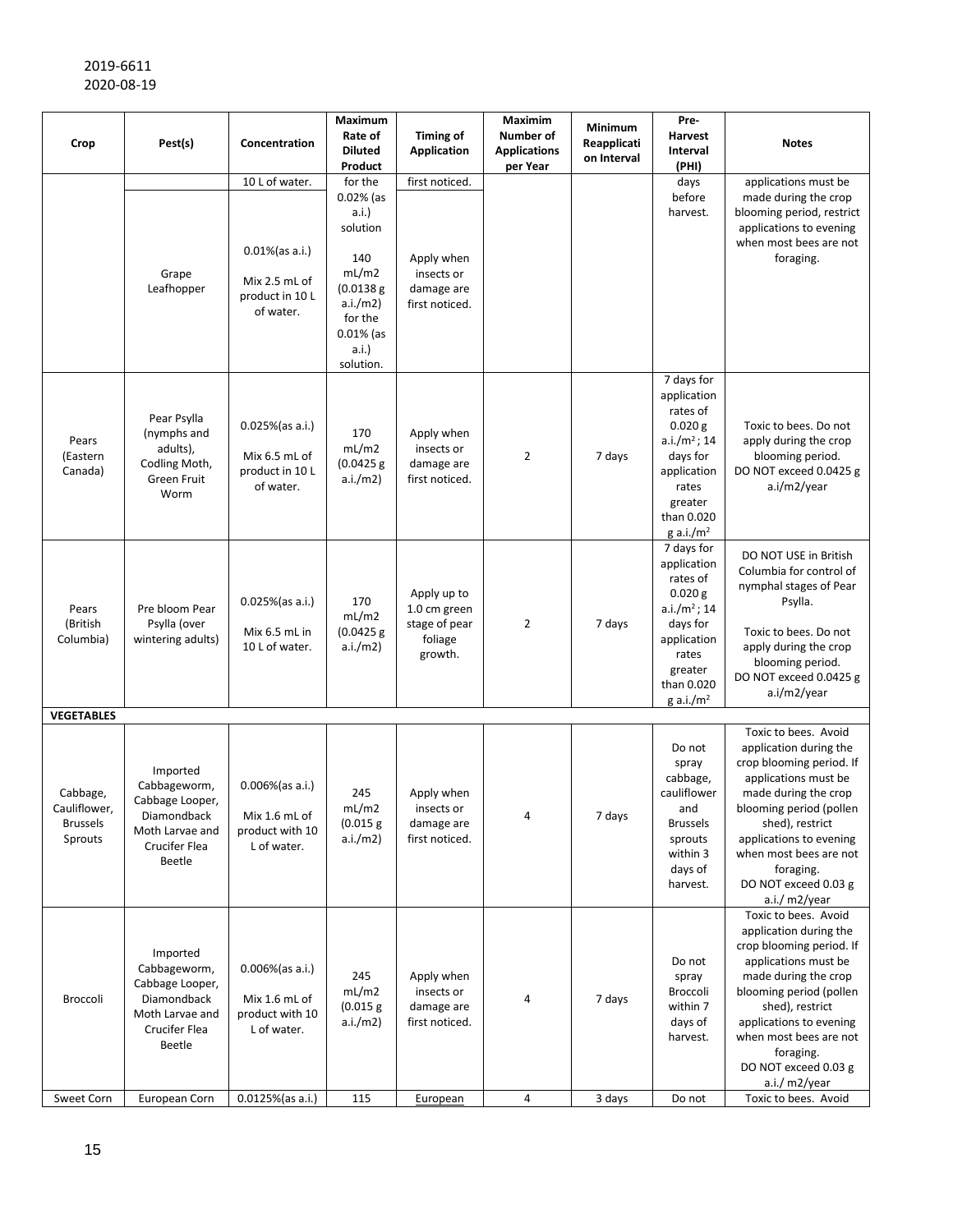| Crop     | Pest(s)                                                                                                                       | Concentration                                                                                                                                                                | Maximum<br>Rate of<br><b>Diluted</b><br>Product                                                                          | <b>Timing of</b><br><b>Application</b>                                                                                                                                                                                                                                                                                                                                                                                    | Maximim<br>Number of<br><b>Applications</b><br>per Year | Minimum<br>Reapplicati<br>on Interval | Pre-<br>Harvest<br>Interval<br>(PHI)              | <b>Notes</b>                                                                                                                                                                                                                                                                                            |
|----------|-------------------------------------------------------------------------------------------------------------------------------|------------------------------------------------------------------------------------------------------------------------------------------------------------------------------|--------------------------------------------------------------------------------------------------------------------------|---------------------------------------------------------------------------------------------------------------------------------------------------------------------------------------------------------------------------------------------------------------------------------------------------------------------------------------------------------------------------------------------------------------------------|---------------------------------------------------------|---------------------------------------|---------------------------------------------------|---------------------------------------------------------------------------------------------------------------------------------------------------------------------------------------------------------------------------------------------------------------------------------------------------------|
|          | Borer, Corn<br>Earworm and<br>Sap Beetle                                                                                      | Mix 3.25 mL of<br>product with 10<br>L of water.                                                                                                                             | mL/m2<br>(0.0144)<br>a.i./m2)                                                                                            | Corn Borer:<br>In early<br>plantings,<br>apply when<br>first feeding<br>is seen on the<br>leaves. In<br>later<br>plantings,<br>apply before<br>tassels show<br>and repeat at<br>5 day<br>intervals until<br>early silk<br>stage.<br><u>Corn</u><br>Earworm:<br>When 25% of<br>ears show<br>silk, start<br>spraying and<br>fully cover<br>ears and silk.<br>Sap beetle:<br>Apply when<br>pink spotted<br>beetles<br>appear |                                                         |                                       | treat<br>within 1<br>day of<br>harvest.           | application during the<br>crop blooming period. If<br>applications must be<br>made during the crop<br>blooming period (pollen<br>shed), restrict<br>applications to evening<br>when most bees are not<br>foraging.                                                                                      |
| Peppers  | European Corn<br>Borer                                                                                                        | $0.0125\%$ (as a.i.)<br>Mix 3.25 mL of<br>product with 10<br>L of water.                                                                                                     | 120<br>mL/m2<br>(0.015 g)<br>a.i./m2)                                                                                    | Mix 3.25 mL<br>with 10 L of<br>water and<br>apply if corn<br>borer is<br>noticed on<br>plants<br>(usually end<br>of July to<br>early<br>September).                                                                                                                                                                                                                                                                       | 4                                                       | 7 days                                | Do not<br>apply<br>within 1<br>day of<br>harvest. | Toxic to bees. Avoid<br>application during the<br>crop blooming period. If<br>applications must be<br>made during the crop<br>blooming period, restrict<br>applications to evening<br>when most bees are not<br>foraging.<br>DO NOT exceed 0.03 g<br>a.i./ m2/year                                      |
| Potatoes | Colorado Potato<br>Beetle, Potato<br>Flea Beetle,<br>Potato<br>Leafhopper,<br><b>Tarnished Plant</b><br>Bug and<br>Whiteflies | $0.01\%$ (as a.i.)<br>Mix 2.5 mL of<br>product with 10<br>L of water.                                                                                                        | 155 mL<br>diluted<br>product/<br>m2 (0.015<br>g a.i./m2)<br>for the<br>2.5 mL/10<br>L water<br>rate for                  | Apply when<br>insects or<br>damage are<br>first noticed.                                                                                                                                                                                                                                                                                                                                                                  |                                                         |                                       | Do not                                            | Toxic to bees. Avoid<br>application during the<br>crop blooming period. If<br>applications must be<br>made during the crop<br>blooming period, restrict<br>applications to evening<br>when most bees are not<br>foraging.                                                                               |
|          | Cutworms                                                                                                                      | $0.01\%$ (as a.i.)<br>Mix 2.5 mL of<br>product with 10<br>L of water.<br>If soil is organic<br>(muck soil) or<br>very dry, apply<br>5 mL of product<br>in 10 L of<br>water/. | the lower<br>rate<br>75 mL<br>diluted<br>product/<br>m2 (0.014<br>g a.i./m2)<br>for the 5<br>mL/10L<br>water<br>rate for | Apply when<br>insects or<br>damage are<br>first noticed.                                                                                                                                                                                                                                                                                                                                                                  | 4                                                       | 7 days                                | apply<br>within 1<br>day of<br>harvest.           | These insects attack and<br>cut off seedlings,<br>transplants and low-<br>lying plants. To confirm<br>the cause, finger soil<br>around damaged plant<br>looking for a soft, dark-<br>coloured worm in a<br>curled position.<br>Thoroughly spray the<br>plant and underlying<br>ground at the first sign |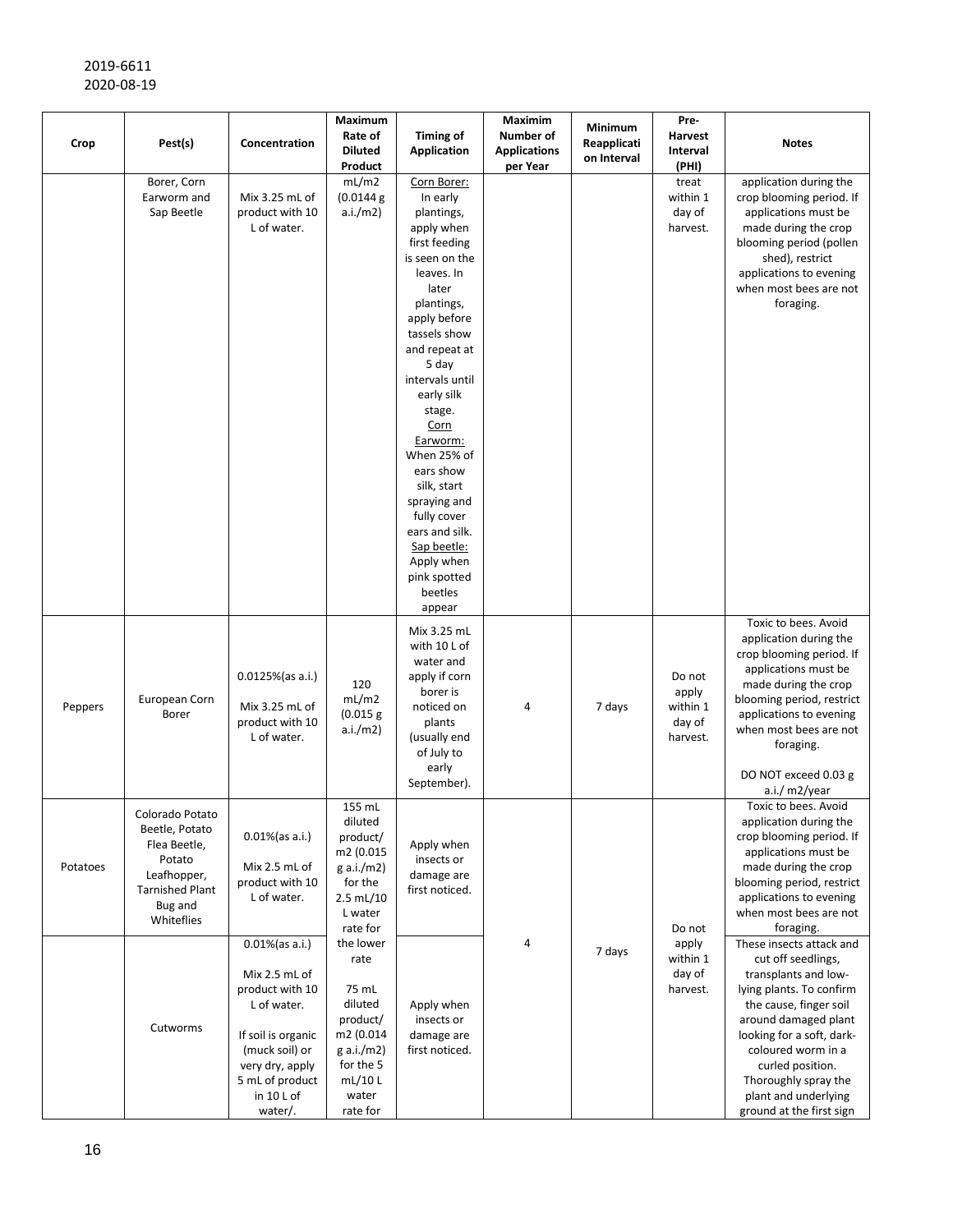| Crop                | Pest(s)                                                                                                                       | Concentration                                                                                                                                                               | Maximum<br>Rate of<br><b>Diluted</b><br>Product                                                                                                                                                                                                                                                                    | <b>Timing of</b><br><b>Application</b>                   | Maximim<br><b>Number of</b><br><b>Applications</b><br>per Year | Minimum<br>Reapplicati<br>on Interval | Pre-<br>Harvest<br>Interval<br>(PHI)              | <b>Notes</b>                                                                                                                                                                                                                                                                                                                                                                                                                                                                                                                                                                                                                                                                                                                                               |
|---------------------|-------------------------------------------------------------------------------------------------------------------------------|-----------------------------------------------------------------------------------------------------------------------------------------------------------------------------|--------------------------------------------------------------------------------------------------------------------------------------------------------------------------------------------------------------------------------------------------------------------------------------------------------------------|----------------------------------------------------------|----------------------------------------------------------------|---------------------------------------|---------------------------------------------------|------------------------------------------------------------------------------------------------------------------------------------------------------------------------------------------------------------------------------------------------------------------------------------------------------------------------------------------------------------------------------------------------------------------------------------------------------------------------------------------------------------------------------------------------------------------------------------------------------------------------------------------------------------------------------------------------------------------------------------------------------------|
|                     |                                                                                                                               |                                                                                                                                                                             | the higher<br>rate (i.e.<br>the rate in<br>organic or<br>very dry<br>soil).                                                                                                                                                                                                                                        |                                                          |                                                                |                                       |                                                   | of damage. NOTE: Only<br>cutworms feeding on the<br>soil surface and above<br>will be controlled.<br>Subterranean cutworms<br>will not be controlled<br>unless they come up and<br>move on the treated<br>surface.<br>Toxic to bees. Avoid<br>application during the<br>crop blooming period. If<br>applications must be<br>made during the crop<br>blooming period, restrict<br>applications to evening<br>when most bees are not<br>foraging.                                                                                                                                                                                                                                                                                                            |
| Tomatoes<br>(field) | Colorado Potato<br>Beetle, Potato<br>Flea Beetle,<br>Potato<br>Leafhopper,<br><b>Tarnished Plant</b><br>Bug and<br>Whiteflies | $0.01\%$ (as a.i.)<br>Mix 2.5 mL of<br>product with 10<br>L of water.                                                                                                       | 155 mL<br>diluted<br>product/<br>m2 (0.015<br>g a.i./m2)<br>for the<br>2.5 mL/10<br>L water<br>rate for<br>the lower<br>rate<br>75 mL<br>diluted<br>product/<br>m2 (0.014<br>g a.i./m2)<br>for the 5<br>mL/10L<br>water<br>rate for<br>the higher<br>rate (i.e.<br>the rate in<br>organic or<br>very dry<br>soil). | Apply when<br>insects or<br>damage are<br>first noticed. | 5                                                              | 7 days                                | Do not<br>apply<br>within 1<br>day of<br>harvest. | Toxic to bees. Avoid<br>application during the<br>crop blooming period. If<br>applications must be<br>made during the crop<br>blooming period, restrict<br>applications to evening<br>when most bees are not<br>foraging.                                                                                                                                                                                                                                                                                                                                                                                                                                                                                                                                  |
|                     | Cutworms                                                                                                                      | $0.01\%$ (as a.i.)<br>Mix 2.5 mL of<br>product with 10<br>L of water. If<br>soil is organic<br>(muck soil) or<br>very dry, apply<br>5 mL of product<br>in 10 L of<br>water. |                                                                                                                                                                                                                                                                                                                    | Apply when<br>insects or<br>damage are<br>first noticed. |                                                                |                                       |                                                   | These insects attack and<br>cut off seedlings,<br>transplants and low-<br>lying plants. To confirm<br>the cause, finger soil<br>around damaged plant<br>looking for a soft, dark-<br>coloured worm in a<br>curled position.<br>Thoroughly spray the<br>plant and underlying<br>ground at the first sign<br>of damage. NOTE: Only<br>cutworms feeding on the<br>soil surface and above<br>will be controlled.<br>Subterranean cutworms<br>will not be controlled<br>unless they come up and<br>move on the treated<br>surface.<br>Toxic to bees. Avoid<br>application during the<br>crop blooming period. If<br>applications must be<br>made during the crop<br>blooming period, restrict<br>applications to evening<br>when most bees are not<br>foraging. |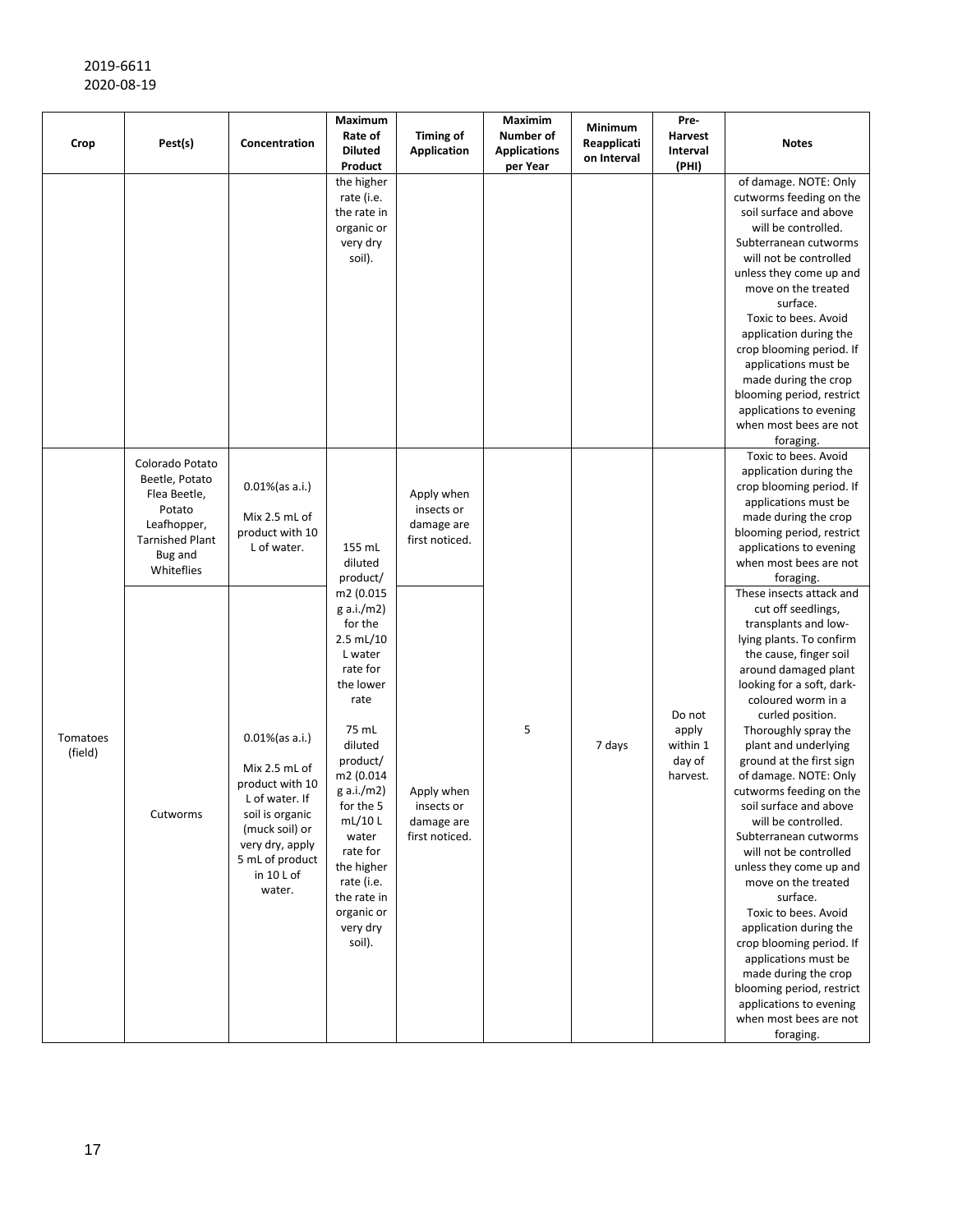# **F. TERMITE CONTROL (RESTRICTED USE)**

# **NOTICE TO USER**

This control product is to be used only in accordance with the directions on this label. It is an offence under the Pest Control Products Act to use this product in a way that is inconsistent with the directions on the label.

# **NATURE OF RESTRICTION**

This product is to be used only by licensed pest control operators authorized with permits by government for control of subterranean termite populations infesting buildings; for use only in areas designated as being termite infested areas. **Not for sale** to the general public.

# **RESTRICTED USE**

For control or prevention of subterranean Termite infestations in buildings or masonry structures. Dragnet FT EC Insecticide is to be applied as a 0.5 to 1.0 % emulsion in water as a pre-treatment of new construction or as a treatment to existing structures according to the accompanying.

Rates cannot exceed the following: Injectors – (sub-slab) 50.4 g a.i./m2; (rod) 9.6 g a.i./L Other equipment: 10.08 g a.i./m3 or 10.08 g a.i./L

# **DIRECTIONS FOR USE**

Use only as much Dragnet FT EC Insecticide emulsion as necessary to form a continuous barrier against termite invasion. Dragnet FT EC Insecticide can be applied only after proper site preparations, including removal of all wood/soil contact, has been completed. See Site Preparation – New construction and Existing structures below for more details.

Attention must be paid to applicator safety and proper handling procedures of Dragnet FT EC Insecticide. Follow all precautions, personal protective equipment and label directions. Consideration of the design of the structure, water table, soil type, soil compaction, grade condition and location and type of domestic water supplied will determine proper application methods. During and after treatment, clean-up of any spills is mandatory and drill holes must be properly sealed. Refer to the STORAGE AND DISPOSAL section on how to clean up spills.

**Mixing Instructions:** Prior to mixing, inspect mixing tank, pumps, hoses and all fittings to ensure that all sprayer equipment is in good working order and that there are no leaks. See Dilution Instructions section below for volume details to make a 0.5% and 1.0% emulsion. Mix by agitation and maintain gentle continuous agitation during application period. All Dragnet FT EC Insecticide applications are to be made through a vertical rod or sub-slab injector with a pressure from 200 to 350 kilopascals. Do not leave the mixing tank unattended during mixing or application periods.

# **Dilution Instructions:**

- 1. Shake well before using.
- 2. To prepare the emulsion, dilute Dragnet FT EC Insecticide with water only.
- 3. To make small volumes of a 0.5% emulsion, mix 50 mL of Dragnet FT EC Insecticide in 4 litres of water or 100 mL to achieve a 1.0% concentration.
- 4. To make larger volumes of a 0.5% emulsion, mix 12.5 litres of Dragnet FT EC Insecticide with 1000 litres of water or 25 litres to achieve a 1.0% concentration.

**Site Preparation:** Dragnet FT EC Insecticide can control subterranean termites only when applied after proper site preparation.

**New construction:** Remove all wood and cellulose debris from property prior to erecting forms for pouring concrete. After pouring concrete slabs, walls, piers, etc., remove all framework wood from the building site. Do not use backfill containing wood or cellulose. It is important that new construction has a minimum wood-to-soil clearance of 50 cm in order to discourage termite invasion.

**Existing structures:** Replace wood infested and damaged beyond repair and where there is wood/soil contact. Correct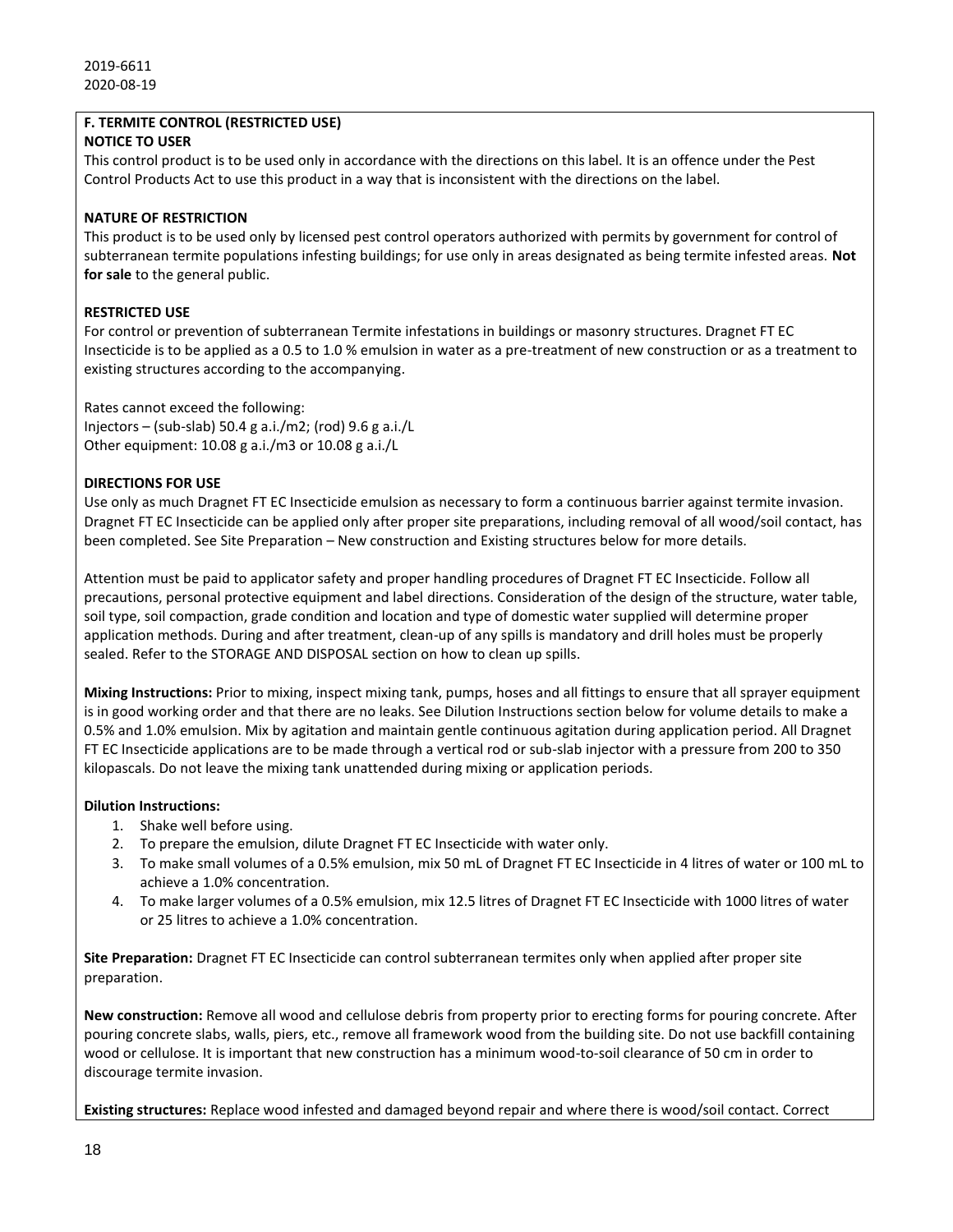conditions leading to abnormally high moisture in and around the structure e.g., grading, eavestroughing, etc. Break woodsoil contact by the following measures:

1. Remove all loose wood and other cellulose debris from property around the structure to be protected.

2. Ensure adequate clearance (50 cm) exists between soil and structural wood or support posts under porches or in crawl

spaces. Excavate and pour new concrete piers if necessary. Wooden support posts can be replaced with steel jack posts.

3. Windowsills below grade level require alteration employing a window well to retain soil.

4. Outdoor, wooden stair supports should be severed 10-15 cm above soil level and supported by concrete slabs or blocks. 5. Where wooden siding is used, lower grade to expose a minimum of 15 cm of foundation wall.

6. Repair all cracks or other points of entry for Termites in foundation walls or concrete floors (e.g. expansion jackets, crevices, weeping tiles, utility holes, etc.) with a commercial sealant, preferably concrete.

7. Ventilate soil-surfaced crawlspaces under porches or living areas after application either by opening windows and doors or using fans, where required to aid in the circulation of air. Air exchange/ventilation systems confirmed to be operational may also be used.

**Dragnet FT EC Insecticide Application: Pre-treatment of New Construction:** A 0.5% to 1.0% Dragnet FT EC Insecticide emulsion should be applied to the soil underneath and around concrete slabs, foundations, crawlspaces, piers, etc., so as to provide a continuous chemical barrier against Termite invasion. Up to 1.0% emulsion may be used in critical areas and areas which will be difficult to re-treat. All product is to be applied by rodding. Flooding or percolating hose application is not permissible. Soil crawl spaces must be covered with a plastic vapour barrier after treatment. Ventilate treated areas after application either by opening windows and doors or using fans, where required, to aid in the circulation of air. Air exchange/ventailation systems confirmed to be operational may also be used.

**Slab on ground:** Apply 5 litres emulsion/ $m^2$  under the slab, attached porches and platforms before the concrete is poured, but after any forms are erected. The emulsion should be applied by rodding at 1.0 m intervals.

1. Apply 6 litres emulsion/linear metre to the following critical areas under the slab before the concrete is poured: outside of foundation walls, under interior partition walls, under any footing and around utility services or other features that will penetrate the slab.

2. If necessary to complete a chemical barrier, inject 1.3 litres emulsion into voids of all unit masonry foundation walls or piers at 0.5 m intervals. Wherever possible, drill injection holes on the outside of the foundation walls. Cap voids with vapour barrier in order to seal in chemical. Seal drill holes with good quality plugs and mortar.

**Basement and Crawlspace Construction:** Apply 5 litres emulsion/m<sup>2</sup> under basement or crawlspace slab and attached porches and platforms prior to pouring concrete, but after forms are erected. The emulsion should be applied by rodding at 1.0 m intervals.

1. Apply 6 litres emulsion/linear metre to the following critical areas under the basement slab or under a crawlspace prior to construction: along outside edges of foundation walls, under interior partition walls, under or around piers, under footings under stairway stringers, around utility services or other features that will penetrate the slab.

2. Inject 1.5 litres emulsion into voids of all unit masonry foundation walls or piers at 0.5 m intervals. Wherever possible, drill injection holes on the outside of the foundation walls. Cap walls or piers with vapour barriers in order to seal in chemical. Seal drill holes with plugs and mortar.

3. During backfilling, apply 12 litres/linear metre to soil at a distance of approximately 30 cm from the outside of the foundation wall from top of footing to grade. Treat by rodding at 20-30 cm intervals.

4. Apply 5 litres emulsion/m<sup>2</sup> to soil under crawlspace by rodding at 1.0 m intervals. Cover treated soil with vapour barrier, provide a minimum clearance of 50 cm. Ventilate treated areas after application either by opening windows and doors or using fans, where required, to aid in the circulation of air. Air exchange/ventailation systems confirmed to be operational may also be used

**Existing Structures:** Dragnet FT EC Insecticide applications can be made to existing structures to discourage further or future Termite damage in areas designated as being termite infested. Follow instructions for site preparation above. Dragnet FT EC Insecticide should be applied to soil along the exterior perimeter and along the interior perimeter of the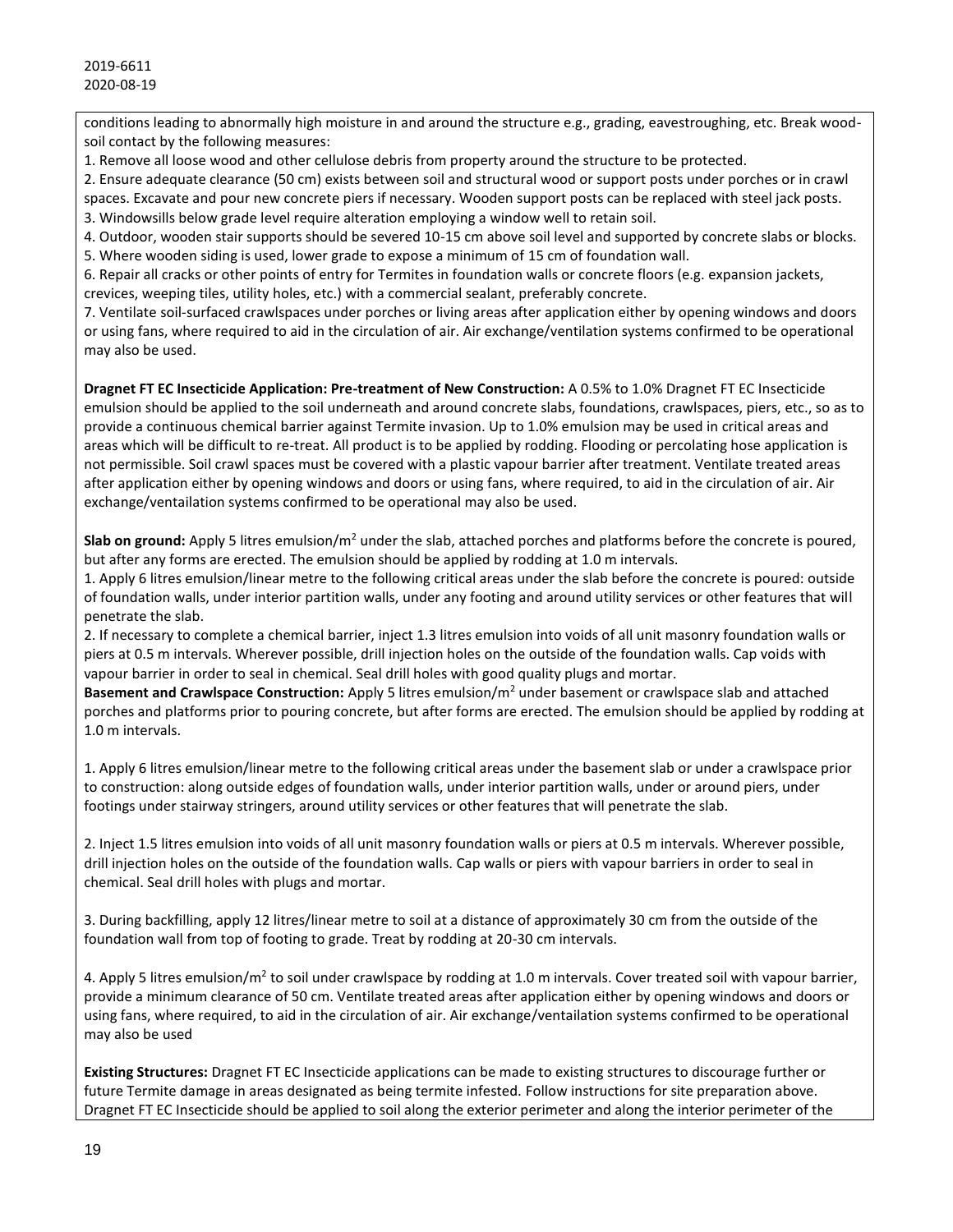foundation, along partition walls, around support piers and stairway stringers. Dragnet FT EC Insecticide should be applied using a 0.5% to 1.0% emulsion to the interior of foundation wall voids and support pier voids. Treat wall voids from outside wherever possible using a 0.5% to 1.0% emulsion. Up to 1.0% emulsion may be used in critical areas and areas which will be difficult to treat. Apply chemical emulsion at a pressure of 200-300 kilopascals through rods or sub-slab injector. Reduce pressure in hard soils.

**Treatment of Exterior Foundation Perimeter:** Apply 5 litres emulsion/linear metre/25 cm of penetration depth above grade to top of footing by rodding or injecting at 25-30 cm intervals. Dragnet FT EC Insecticide must be applied so as to create an even barrier from grade down to the top of footing. Concrete, asphalt or block sidewalks, driveways, patios, etc. adjacent to foundation must be drilled prior to rodding in chemical. If the post contains a void, inject emulsion into the void via a sub-slab injector at a rate of 7.5 litres emulsion/linear metre.

# **Treatment of Interior Walls of Foundation:**

**Concrete floor:** Drill holes at 30 to 40 cm intervals, 15-30 cm from the foundation and apply 5 litres of the Dragnet FT EC Insecticide /water mixture per hole (7.5 litres/linear metre) with a sub-slab injector. Plug and seal drill holes with good quality mortar.

**Soil Floor:** Excavate and level soil in order to provide sufficient clearance to allow rodding of chemical. Apply 5 litres of the Dragnet FT EC Insecticide/water mixture per hole by rodding at 30 to 40 cm intervals from the foundation (7.5 litres/linear metre). Vents must be installed to provide sufficient ventilation for crawl spaces. Treated soil must be covered by a vapour barrier (concrete or polyethylene) under living space areas.

**Treatment of Wall Voids of Foundation:** Drill holes at 25 to 50 cm intervals just above grade level on the exterior surface of hollow foundation walls if possible (block construction, rubble walls, etc.). Inject 5 litres of the Dragnet FT EC Insecticide/water mixture per 0.5 linear metre via a sub-slab injector.

**Treatment Along Interior Partition Walls:** A basement partition wall extending into or through a concrete floor should be treated through a series of holes at 30-40 cm intervals on both sides of the wall. Apply 7.5 litres of the Dragnet FT EC Insecticide/water mixture per linear metre with a sub-slab injector. A basement partition wall set out on a slab floor should be treated as above but only on one side of the wall.

Support Posts and Piers: Apply 6 litres of the Dragnet FT EC Insecticide/water mixture per m<sup>2</sup> to the base of support posts via a sub-slab injector for a concrete floor and via rodding for soil floors. If the post contains a void, inject emulsion into the void via a sub-slab injector at a rate of 7.5 litres of the Dragnet FT EC Insecticide /water mixture/linear metre.

# **Treatment of Wood in Place for Control of Termites (Localized Areas of Structures):**

SPOT TREATMENT ONLY: Spot application is localized to a surface area not more than 0.2 m<sup>2</sup>. Spots are not to be adjoining. The combined area of spots is not to exceed 10% of the total surface area treated.

For the control of termite carton nests in localized areas of infested wood in and around structures. This type of application is not intended to be a substitute for soil treatment, mechanical alteration or fumigation to control termites.

Apply a 0.5% emulsion to voids and galleries in damaged wood and in spaces between wooden members of a structure and between wood and foundations where wood is vulnerable. Paint on or fan spray applications may also be used. Plastic sheeting must be placed immediately below overhead areas that are spot treated except for soil surfaces in crawlspaces. Application may be made to inaccessible areas by drilling, and then injecting emulsion with a crack and crevice injector into the damaged wood or void spaces.

Termite carton nests in building voids may be injected with 0.5% to 1.0% emulsion. Multiple injection points to varying depths may be necessary. It is desirable to physically remove carton nest material from building voids when such nests are found.

# **Treatment of Termite Carton Nests in Trees:**

Termite carton nests in trees may be injected with 0.5% to 1.0% emulsion. Multiple injection points to varying depths may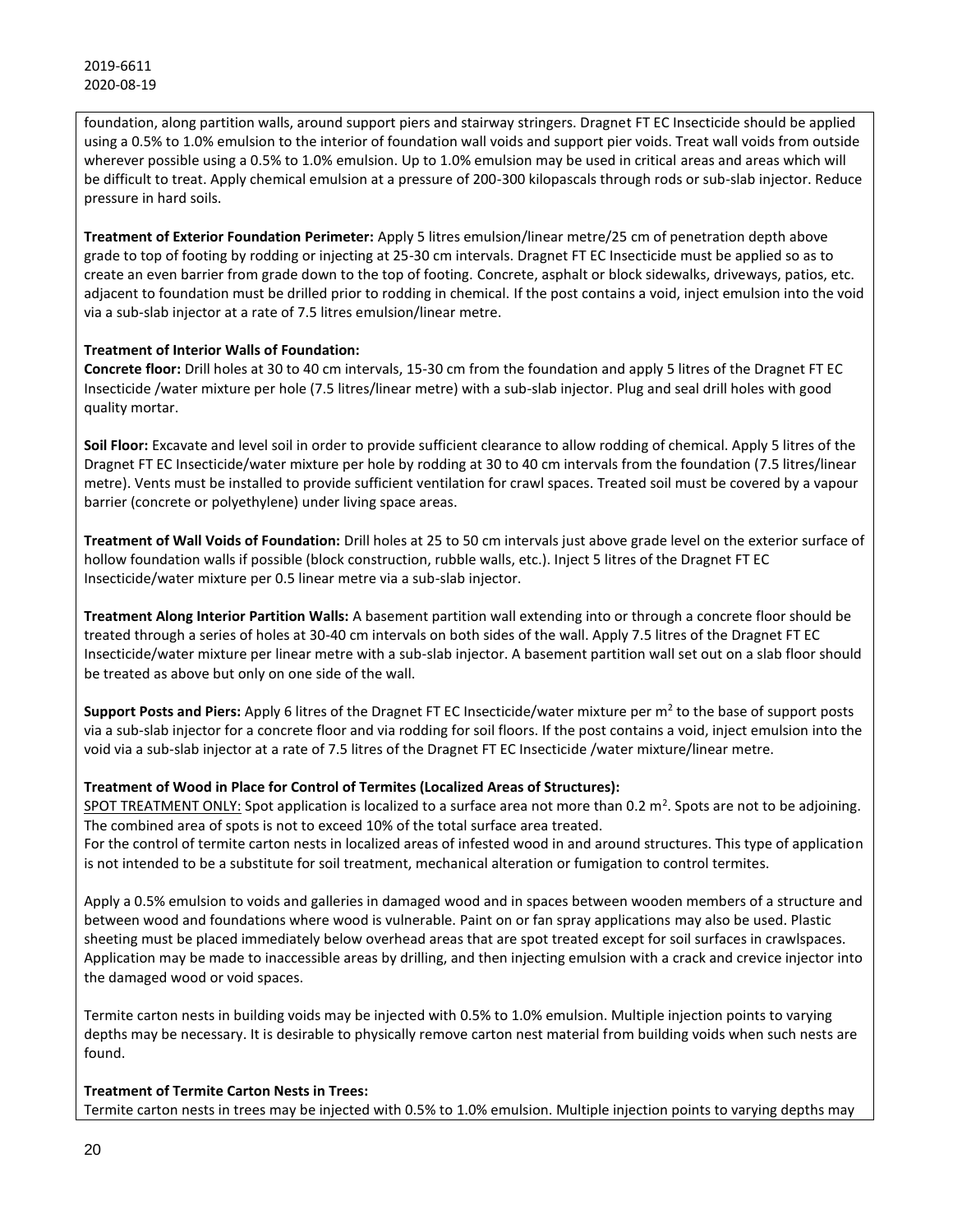be necessary. It is desirable to physically remove carton nest material from tree when such nests are found.

#### **Posts, Poles, Fences and Other Wooden Non-Building Constructions:**

Create an insecticidal barrier in the soil around wooden non-building constructions such as signs and landscape ornamentation by applying a 0.5% to 1.0% emulsion.

Previously installed poles and posts may be treated by sub-surface injection or treated by gravity-flow through holes made from the bottom of a trench around the pole or post. Treat on all sides to create a continuous insecticidal barrier around the pole. Apply to a depth of 15 cm below the bottom of the wood. For larger constructions, use 15 litres per 3 linear metres per 30 cm of depth.

Apply a 0.5% emulsion with a fan spray using a maximum pressure of 170 kilopascals. Treatment should be made just to the point of runoff.
To control termites active inside posts, poles, fences and other wooden non-building constructions, drill to find the interior infested cavity and inject a 0.5-1.0% emulsion.

#### **Resistance-Management Recommendations**

For resistance management, Dragnet FT EC Insecticide contains a Group 3 insecticide. Any insect population may contain individuals naturally resistant to Dragnet FT EC Insecticide and other Group 3 insecticides. The resistant individuals may dominate the insect population if this group of insecticides are used repeatedly in the same fields/locations. Other resistance mechanisms that are not linked to site of action but are specific for individual chemicals, such as enhanced metabolism, may also exist. Appropriate resistance-management strategies should be followed.

To delay insecticide resistance:

- Where possible, rotate the use of Dragnet FT EC Insecticide or other Group 3 insecticides with different groups that control the same pests.
- Avoid application of consecutive sprays of Dragnet FT EC Insecticide or other insecticides in the same group in a season.
- Insecticide use should be based on an IPM program that includes scouting, record keeping, and considers cultural, biological and other chemical control practices.
- Monitor treated pest populations for resistance development.
- Contact your local extension specialist or certified crop advisors for any additional pesticide resistance management and/or IPM recommendations for the specific site and pest problems in your area.
- For further information or to report suspected resistance contact FMC at 1-800-321-1362.

# **ENVIRONMENTAL PRECAUTIONS**

Toxic to aquatic organisms. Keep out of lakes, streams and ponds. Do not apply within 15 metres of any body of water. Do not apply when weather conditions favour drift from target area. Toxic to birds.

Toxic to bees. Bees may be exposed through direct spray, spray drift, and residues on leaves, pollen and nectar in flowering crops and weeds. Minimize spray drift to reduce harmful effects on bees in habitats close to the application site. Avoid applications when bees are foraging in the treatment area in ground cover containing blooming weeds. To further minimize exposure to pollinators, refer to the complete guidance "Protecting Pollinators during Pesticide Spraying – Best Management Practices" on the Health Canada website (www.healthcanada.gc.ca/pollinators). Follow crop specific directions for application timing.

For apples, peaches, nectarines, plums and pears, do not apply during the crop blooming period. For applications on all other crops, avoid application during the crop blooming period. If applications must be made during the crop blooming period, restrict applications to evening when most bees are not foraging.

Toxic to certain beneficial insects. Minimize spray drift to reduce harmful effects on beneficial insects in habitats next to the application site such as hedgerows and woodland. Permethrin may impact predatory and parasitic arthropod species used